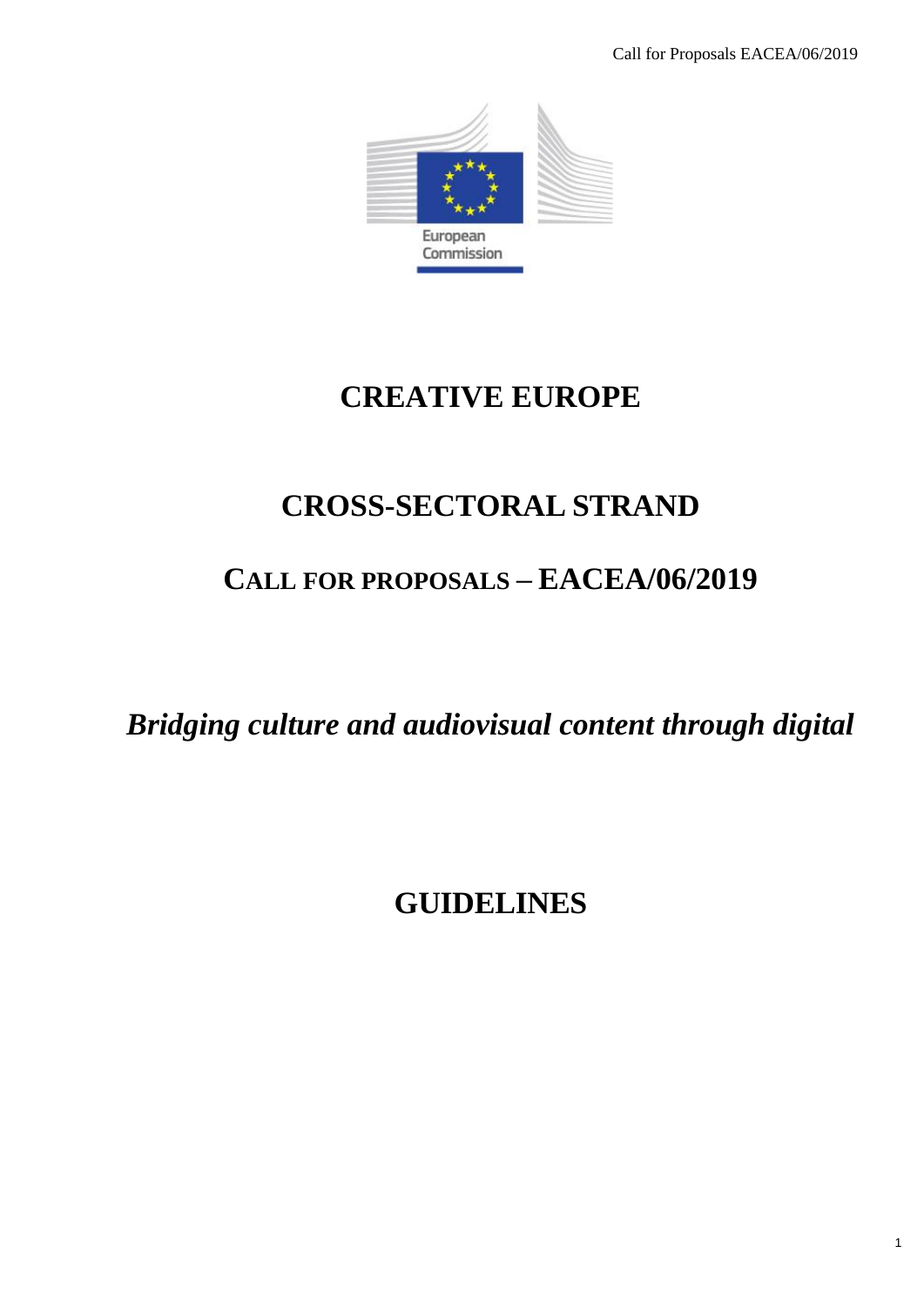# **1. INTRODUCTION – BACKGROUND**

These guidelines are based on the Regulation No 1295/2013 of the European Parliament and of the Council of 11/12/2013 concerning the implementation of a programme of support for the European cultural and creative sector (CREATIVE EUROPE) and the corrigendum of the  $27/06/2014^1$ , as well as on the 2019 annual work programme for the implementation of the Creative Europe Programme (C(2018) 6687 of 16 October 2018).

The European Commission is responsible for the implementation of the Creative Europe Programme and for the decision to grant individual European Union funds. The Education, Audiovisual and Culture Executive Agency hereafter "the Agency" manages the Cross Sectoral Strand on behalf and under supervision of the European Commission.

General background information about the Creative Europe programme can be found on the following link: [http://ec.europa.eu/programmes/creative-europe/index\\_en.htm.](http://ec.europa.eu/programmes/creative-europe/index_en.htm)

## **2. OBJECTIVES - PRIORITIES**

Within the specific objective to foster policy development, innovation, creativity, audience development and new business and management models through support for transnational policy cooperation, the crosssectoral strand of the Creative Europe Programme, shall provide support to testing of new and crosssectoral business approaches to funding, distributing and monetising creation.

A workshop was organized in February 2019 to discuss the scope and main features of a new action codenamed Creative Innovation Lab, put forward by the Commission in the proposal on the Creative Europe regulation post 2020. This action will implement project(s) at the cross roads between different cultural and creative sectors, (including audiovisual), through the use of innovative technologies. It will also foster innovative cross-sectoral approaches and tools to facilitate access, distribution, promotion and monetisation of culture and creativity.

Two calls will test out the concept on a pilot, experimental basis, under the current multiannual financial framework:

- The present Call
- A second Call for proposals to be published once the Work Programme 2020 is adopted.

Innovative technologies can build bridges among different cultural and creative sectors. The role of digital technologies for cultural and creative sector is at the heart of the Commission's #Digital4Culture strategy. That is the Commission's strategy coupling culture and digital, using the digital potential to empower the positive economic and societal effects of culture.

Digital production and distribution in the age of media convergence is one of the pillars of the strategy. The digital revolution enables the creation of new and innovative artistic creations, but also innovative ways of presenting cultural heritage. In the digital environment, convergence of media – in particular audiovisual – and content is profoundly affecting production and distribution models. By using digital tools (including data and algorithms), the production of culture and creative goods can find new forms of expression, enhance cultural experiences (e.g. in museums and art galleries) and bring about new forms of cooperation among artists and other actors. In turn, culture and the arts can bring in their creativity potential to enhance the innovative capacity of Europe, both for society and industry.

In the light of this, this action will implement project(s) at the cross roads between different cultural and creative sectors (including audiovisual), for instance through the use of innovative technologies, including

l <sup>1</sup> Regulation No 1295/2013, published in the Official Journal of the European Union on the 20/12/2013 (OJ L 347/221) and 27/06/2014 (OJ L 189/260).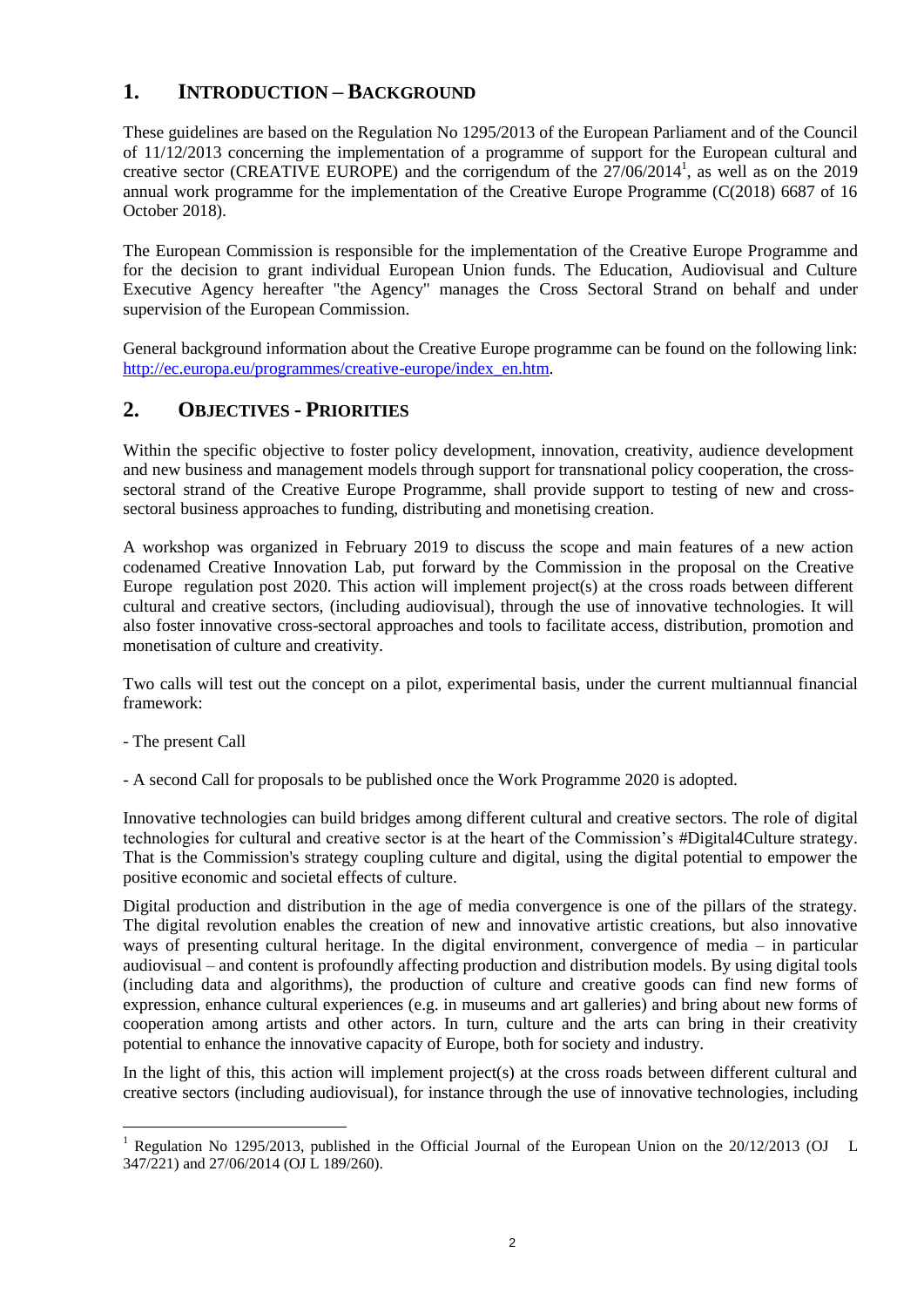virtual reality. It will also foster innovative cross-sectoral approaches and tools to facilitate access, distribution, promotion and monetisation of culture and creativity, including cultural heritage.

Support will be given to projects:

a) featuring new forms of creation at the cross roads between different cultural and creative sectors, including the audiovisual sector, and through the use of innovative technologies, including virtual reality,

or

b) fostering innovative cross sectoral approaches and tools to facilitate access, distribution, promotion and/or monetisation of culture and creativity, including cultural heritage.

The focus should be on the following aspects:

- problem solving approach and addressing challenges for the cultural and creative sectors;
- audiences and the user experience are of paramount importance in scoping the problem;
- technology is an enabler in addressing key problems, rather than an objective on its own;
- support innovation as regards the creation, distribution and promotion of creative content, addressing cross-sectoral collaboration as well as the use of enabling technologies is also an objective.

For more details please also see the annex to this Call, "Workshop main conclusions  $20^{th}$  February 2019" which provides guiding principles.

The results of the undertaken actions should be shared with stakeholders and policy makers through the organisation of a public workshop and assessment of the impact of the action.

|     | <b>Steps</b>                         | Date and time or<br>indicative period          |
|-----|--------------------------------------|------------------------------------------------|
| (a) | Publication of the call              | April 2019                                     |
| (b) | Deadline for submitting applications | June, 20th 2019 12:00 (noon, Brussels<br>Time) |
| (c) | Evaluation period                    | June-Sept 2019                                 |
| (d) | Information to applicants            | October 2019                                   |
| (e) | Signature of grant agreement         | November 2019                                  |

# **3. TIMETABLE**

### **4. BUDGET AVAILABLE**

The total budget earmarked for the co-financing of projects under this call for proposals is estimated at EUR 1.75 M.

The minimum grant will be 150.000EUR. The Agency expects to fund between 6 and 10 projects.

The Agency reserves the right not to distribute all the funds available.

### **5. ADMISSIBILITY REQUIREMENTS**

In order to be admissible, applications must be: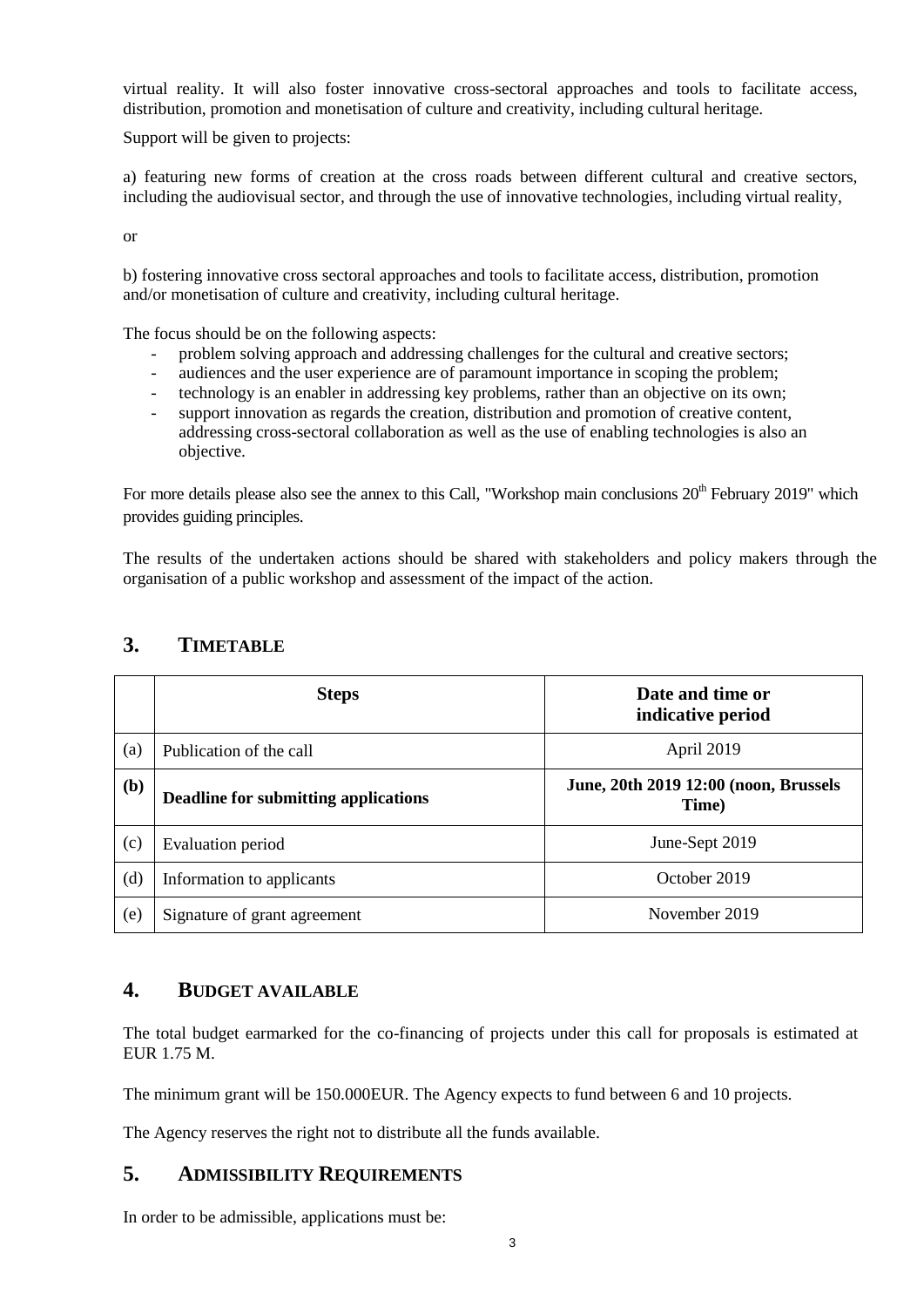- sent no later than the deadline for submitting applications referred to in section 3;
- submitted in writing (see section 14 of the present guidelines), using the application form and electronic submission system available at [https://eacea.ec.europa.eu/creative](https://eacea.ec.europa.eu/creative-europe/funding/bridging-culture-and-audiovisual-content-through-digital_en)[europe/funding/bridging-culture-and-audiovisual-content-through-digital\\_en](https://eacea.ec.europa.eu/creative-europe/funding/bridging-culture-and-audiovisual-content-through-digital_en) and
- drafted in one of the EU official languages, preferably in English or French

The information included in the annexes cannot be provided under the form of downloadable documents through internet links.

Failure to comply with those requirements will lead to rejection of the application.

In order to submit an application, applicants and co-applicants must provide their Participant Identification Code (PIC) in the application form. The PIC can be obtained by registering the organisation in the Participant's Register hosted in the Funding & Tender opportunities Portal <https://ec.europa.eu/education/participants/portal/desktop/en/home.html>

The Participant Register is a tool shared by other services of the European Commission. If an applicant, or co-applicant, already has a PIC that has been used for other programmes (for example the Research programmes), the same PIC is valid for the present call for proposals.

The Funding & Tender Portal allows applicants and co-applicants to upload or update the information related to their legal status and attach the requested legal and financial documents.

## **6. ELIGIBILITY CRITERIA**

Applications which comply with the following criteria will be subject of an in-depth evaluation.

### **6.1. Eligible applicants**

The proposal must be submitted by a consortium composed of at least 3 legal entities coming from 3 different countries participating in the Creative Europe Programme and presenting a diverse range of expertise across several cultural and creative sectors, including audiovisual.

All the members of the consortium must be established in a country participating to the Creative Europe Programme (see link below).

Proposals may be submitted by any of the following applicants:

- non-profit organisation (private or public);
- public authorities (national, regional, local);
- international organisations;
- universities;
- educational institutions;
- research centres;
- profit making entities;
- natural persons are not eligible except self-employed persons or equivalent (i.e. sole traders) where the company does not possess legal personality separate from that of the natural person.

Applications from legal entities established in one of the following countries are eligible as long as all conditions referred to in Article 8 of the Regulation establishing the Creative Europe Programme are met:

- EU Member States and overseas countries and territories which are eligible to participate in the Programme pursuant to Article 58 of Council Decision 2001/822/EC;
- Acceding countries, candidate countries and potential candidates benefiting from a pre- accession strategy, in accordance with the general principles and general terms and conditions for the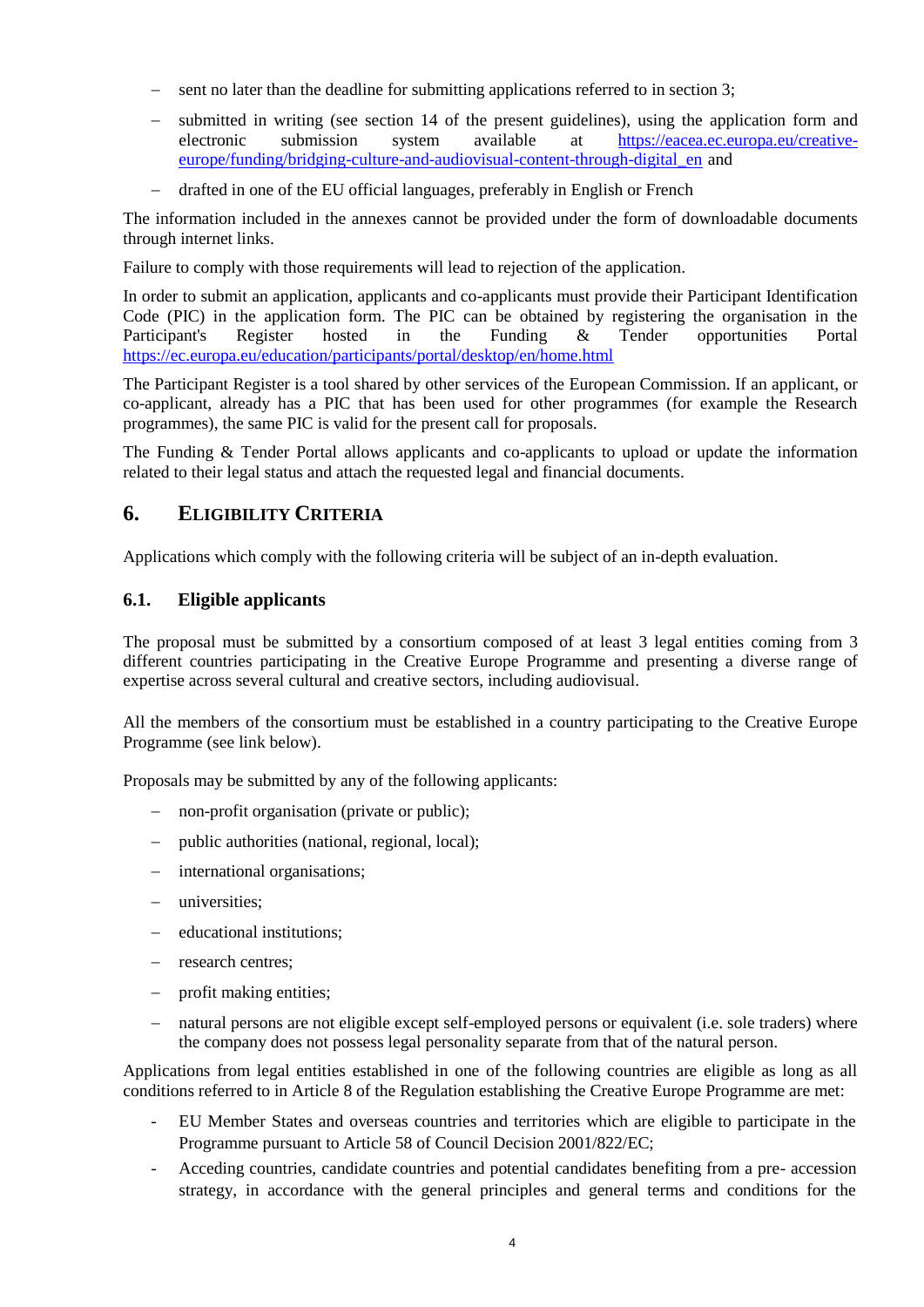participation of those countries in Union programmes established in the respective Framework Agreements, Association Council Decisions or similar agreements;

- EFTA countries which are members of the EEA, in accordance with the provisions of the EEA Agreement;
- The Swiss Confederation, on the basis of a bilateral agreement to be concluded with that country;
- Countries covered by the European Neighbourhood Policy in accordance with the procedures established with those countries following the framework agreements providing for their participation in Union programmes.

The Programme shall also be open for bilateral or multilateral cooperation actions targeted at selected countries or regions on the basis of additional appropriations paid by, and specific arrangements to be agreed upon with, those countries or regions.

The Programme shall permit cooperation and joint actions with countries not participating in the Programme and with international organisations which are active in the cultural and creative sectors such as UNESCO, the Council of Europe, the Organisation for Economic Co-operation and Development or the World Intellectual Property Organisation on the basis of joint contributions for the realisation of the Programme's objectives.

Proposals from applicants in non EU countries may be selected, provided that, on the date of the award decision, agreements have been signed setting out the arrangements for the participation of those countries in the programme established by the Regulation referred to above.

(The updated list of countries that fulfil the conditions referred to in Article 8 of the Regulation and that the Commission has started negotiations with can be found on the following link: **[http://eacea.ec.europa.eu/creative-europe/library/eligibility-organisations-non-eu-countries\\_en\)](http://eacea.ec.europa.eu/creative-europe/library/eligibility-organisations-non-eu-countries_en).**

**For British applicants**: Please be aware that eligibility criteria must be complied with for the *entire*  duration of the grant. If the United Kingdom withdraws from the EU during the grant period without concluding an agreement with the EU ensuring in particular that British applicants continue to be eligible, you will cease to receive EU funding (while continuing, where possible, to participate) or be required to leave the project on the basis of Article II.17 of the grant agreement.

Proposals from applicants in candidate or associated countries may be selected provided that, on the date of award, agreements have entered into force setting out the arrangements for the participation of those countries in the programme.

#### **Consortium requirements**

 In order to be eligible, a proposal must be submitted by a consortium composed of at 3 three legal entities coming from 3 different countries participating in the Creative Europe Programme.

#### **Supporting documents**

In order to assess the applicants' eligibility, the following supporting documents are requested:

- **private entity**: extract from the official journal, copy of articles of association, extract of trade or association register, certificate of liability to VAT (if, as in certain countries, the trade register number and VAT number are identical, only one of these documents is required);
- **public entity**: copy of the resolution, decision or other official document establishing the publiclaw entity;
- **natural persons**: photocopy of identity card and/or passport; certificate of liability to VAT, if applicable (e.g. some self-employed persons);
- **entities without legal personality:** documents providing evidence that their representative(s) have the capacity to undertake legal obligations on their behalf.
- **consortium:** in addition to the supporting documents referring to their legal status, consortium members will submit letters confirming their participation to the project.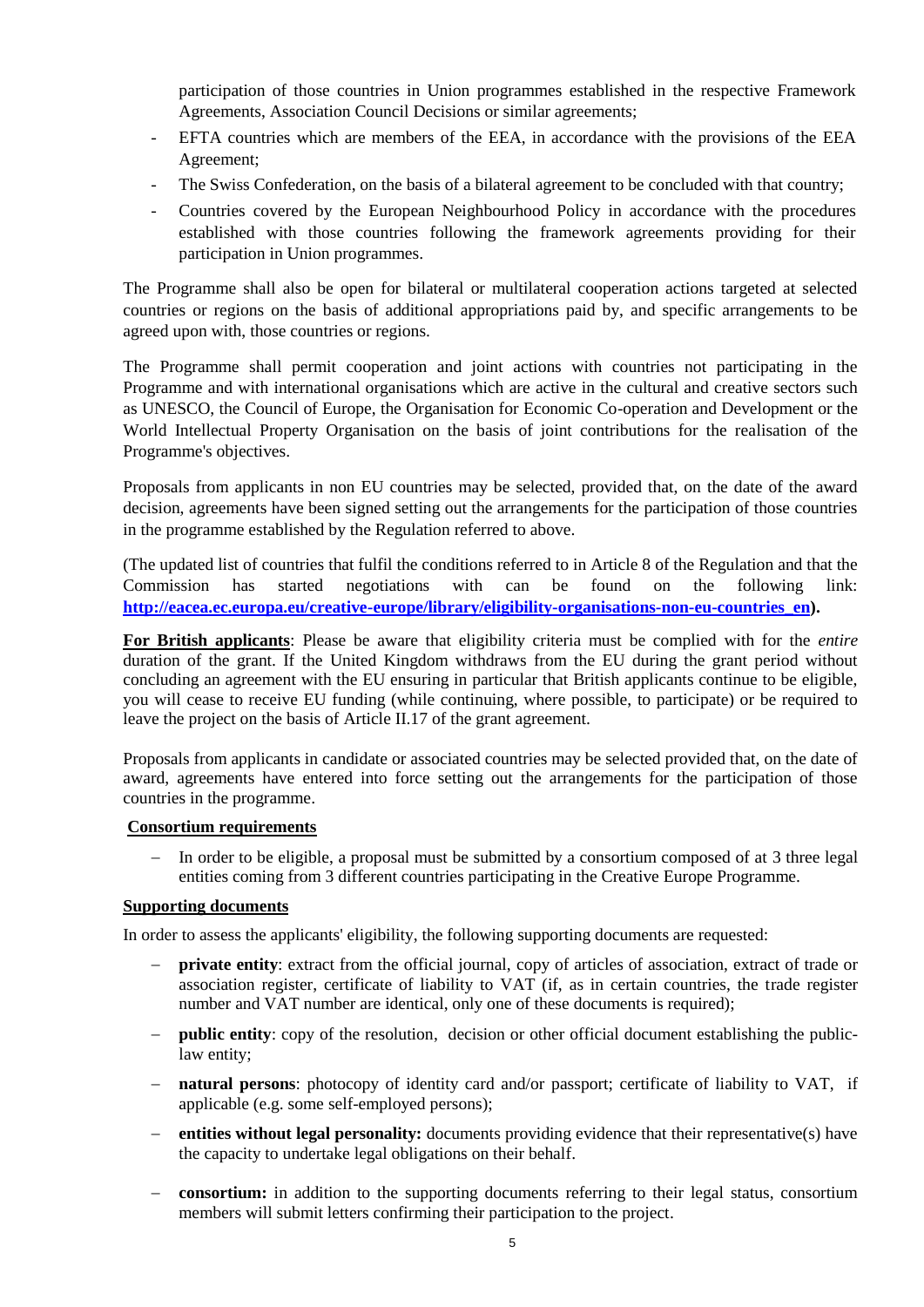## **6.2. Eligible activities**

Projects including an audiovisual and new digital technology aspect to be implemented in at least one of the following areas: museums, live performance and/or cultural heritage.

Projects require at least 3 partners established in 3 countries participating in the Creative Europe programme.

The minimum contribution requested per project will be EUR 150.000, representing maximum 60% of the total eligible cost of the project.

Projects requesting less than EUR 150.000 will not be considered as eligible.

The period of eligibility of costs will start on 01/01/2020 and will end on 30/06/2021(18 months).

Only applications that fulfil the eligibility criteria will be considered for a grant. If an application is deemed ineligible, a letter indicating the reasons will be sent to the applicant.

#### **Implementation period**

- activities may not start before 01/01/2020
- activities are to be completed by 30/06/2021
- $\frac{1}{2}$  the duration of projects is 18 months

Applications for projects scheduled to run for a longer period than that specified in this call for proposals will not be accepted.

## **7. EXCLUSION CRITERIA**

### **7.1. Exclusion**

The authorising officer shall exclude an applicant from participating in call for proposals procedures where:

- (a) the applicant is bankrupt, subject to insolvency or winding-up procedures, its assets are being administered by a liquidator or by a court, it is in an arrangement with creditors, its business activities are suspended, or it is in any analogous situation arising from a similar procedure provided for under EU or national laws or regulations;
- (b) it has been established by a final judgment or a final administrative decision that the applicant is in breach of its obligations relating to the payment of taxes or social security contributions in accordance with the applicable law:
- (c) it has been established by a final judgment or a final administrative decision that the applicant is guilty of grave professional misconduct by having violated applicable laws or regulations or ethical standards of the profession to which the applicant belongs, or by having engaged in any wrongful intent or gross negligence, including, in particular, any of the following:
	- (i) fraudulently or negligently misrepresenting information required for the verification of the absence of grounds for exclusion or the fulfilment of eligibility or selection criteria or in the performance of a contract, a grant agreement or a grant decision;
	- (ii) entering into agreement with other applicants with the aim of distorting competition;
	- (iii) violating intellectual property rights;
	- (iv) attempting to influence the decision-making process of the Agency during the award procedure;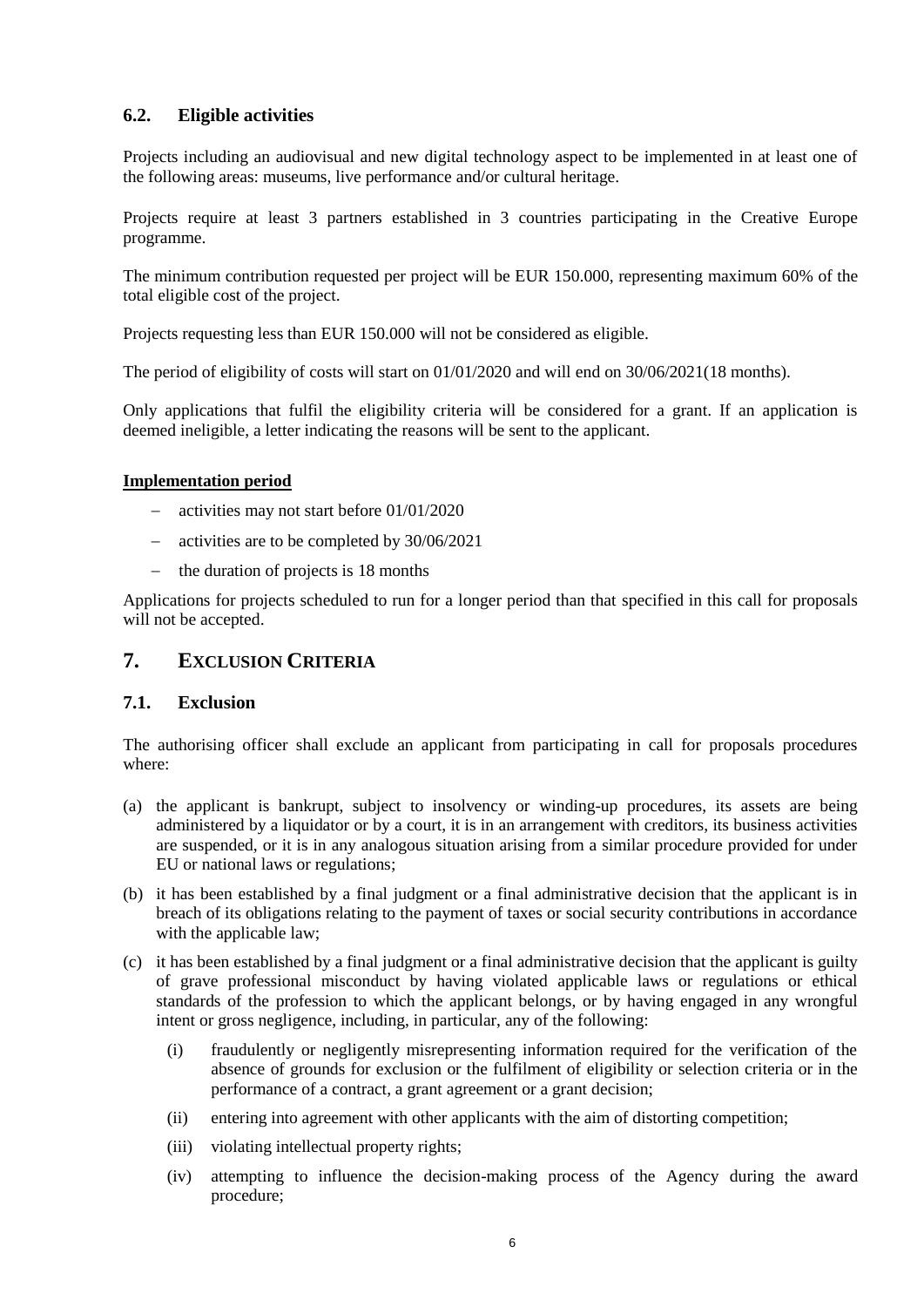- (v) attempting to obtain confidential information that may confer upon it undue advantages in the award procedure;
- (d) it has been established by a final judgment that the applicant is guilty of any of the following:
	- (i) fraud, within the meaning of Article 3 of Directive (EU) 2017/1371 of the European Parliament and of the Council and Article 1 of the Convention on the protection of the European Communities' financial interests, drawn up by the Council Act of 26 July 1995;
	- (ii) corruption, as defined in Article 4(2) of Directive (EU) 2017/1371 or Article 3 of the Convention on the fight against corruption involving officials of the European Communities or officials of Member States of the European Union, drawn up by the Council Act of 26 May 1997, or conduct referred to in Article 2(1) of Council Framework Decision 2003/568/JHA, or corruption as defined in the applicable law;
	- (iii) conduct related to a criminal organisation, as referred to in Article 2 of Council Framework Decision 2008/841/JHA;
	- (iv) money laundering or terrorist financing within the meaning of Article 1(3), (4) and (5) of Directive (EU) 2015/849 of the European Parliament and of the Council;
	- (v) terrorist offences or offences linked to terrorist activities, as defined in Articles 1 and 3 of Council Framework Decision 2002/475/JHA, respectively, or inciting, aiding, abetting or attempting to commit such offences, as referred to in Article 4 of that Decision;
	- (vi) child labour or other offences concerning trafficking in human beings as referred to in Article 2 of Directive 2011/36/EU of the European Parliament and of the Council;
- (e) the applicant has shown significant deficiencies in complying with main obligations in the performance of a contract, a grant agreement or a grant decision financed by the Union's budget, which has led to its early termination or to the application of liquidated damages or other contractual penalties, or which has been discovered following checks, audits or investigations by an authorising officer, OLAF or the Court of Auditors;
- (f) it has been established by a final judgment or final administrative decision that the applicant has committed an irregularity within the meaning of Article 1(2) of Council Regulation (EC, Euratom) No 2988/95;
- (g) It has been established by a final judgement or final administrative decision that the applicant has created an entity in a different jurisdiction with the intent to circumvent fiscal, social or any other legal obligations of mandatory application in the jurisdiction of its registered office, central administration or principal place of business;
- (h) it has been established by a final judgement or final administrative decision that an entity has been created with the intent referred to in point (g);
- (i) for the situations referred to in points (c) to (h) above, the applicant is subject to:
	- (i) facts established in the context of audits or investigations carried out by European Public Prosecutor's Office after its establishment, the Court of Auditors, the European Anti-Fraud Office or the internal auditor, or any other check, audit or control performed under the responsibility of an authorising officer of an EU institution, of a European office or of an EU agency or body;
	- (ii) non-final judgments or non-final administrative decisions which may include disciplinary measures taken by the competent supervisory body responsible for the verification of the application of standards of professional ethics;
	- (iii) facts referred to in decisions of persons or entities being entrusted with EU budget implementation tasks;
	- (iv) information transmitted by Member States implementing Union funds;
	- (v) decisions of the Commission relating to the infringement of Union competition law or of a national competent authority relating to the infringement of Union or national competition law; or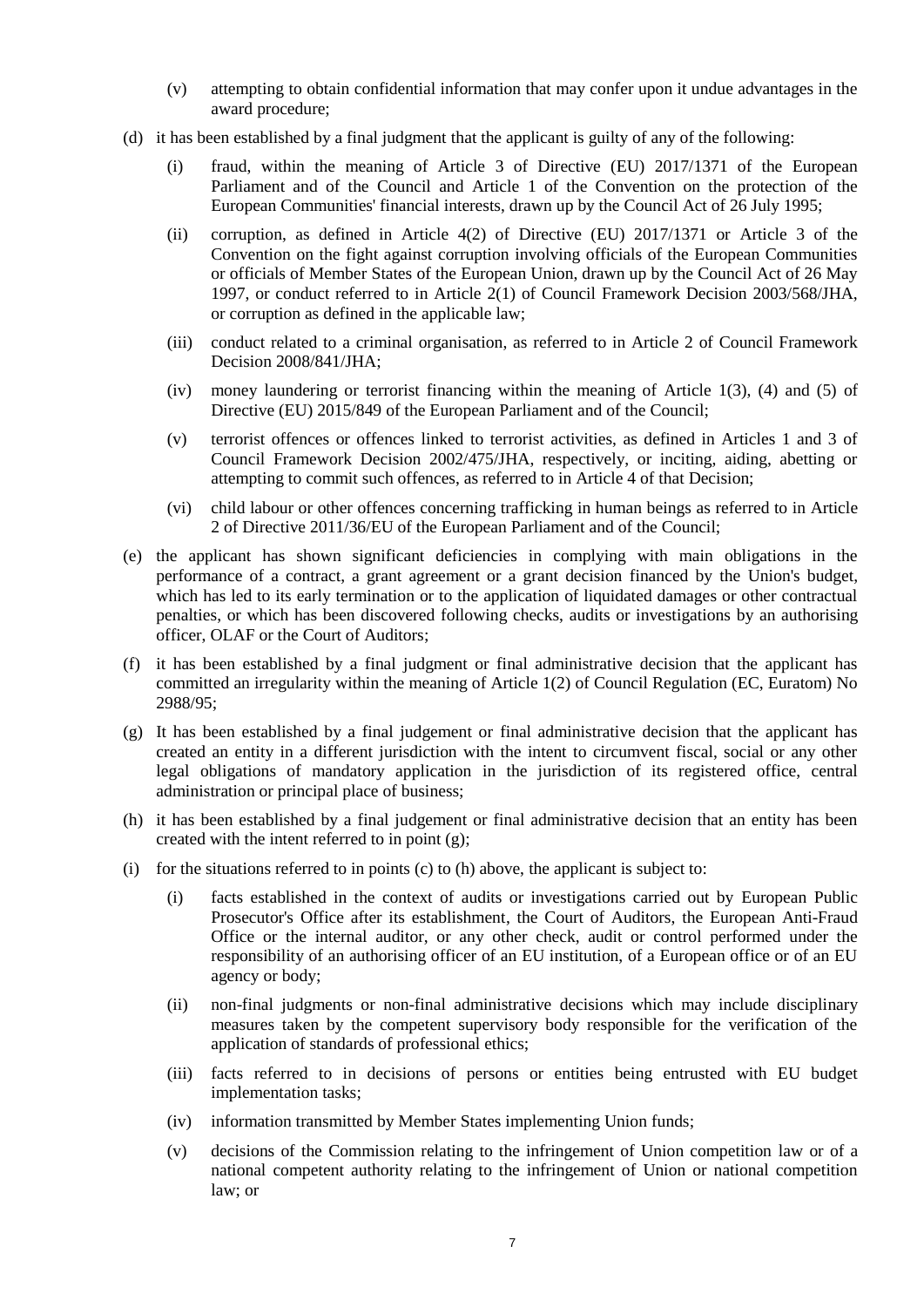(vi) decisions of exclusion by an authorising officer of an EU institution, of a European office or of an EU agency or body.

## **7.2. Remedial measures**

If an applicant declares one of the situations of exclusion listed above (see section 7.1), it must indicate the measures it has taken to remedy the exclusion situation, thus demonstrating its reliability. This may include e.g. technical, organisational and personnel measures to correct the conduct and prevent further occurrence, compensation of damage or payment of fines or of any taxes or social security contributions. The relevant documentary evidence which illustrates the remedial measures taken must be provided in annex to the declaration. This does not apply for situations referred in point (d) of section 7.1.

## **7.3. Rejection from the call for proposals**

The authorising officer shall not award a grant to an applicant who:

- (a) is in an exclusion situation established in accordance with section 7.1; or
- (b) has misrepresented the information required as a condition for participating in the procedure or has failed to supply that information; or
- (c) was previously involved in the preparation of documents used in the award procedure where this entails a breach of the principle of equal treatment, including distortion of competition, that cannot be remedied otherwise.

Administrative sanctions (exclusion) may be imposed on applicants, if any of the declarations or information provided as a condition for participating in this procedure prove to be false.

### **7.4. Supporting documents**

Applicants must provide a declaration on their honour certifying that they are not in one of the situations referred to in Articles 136(1) and 141 FR, by filling in the relevant form attached to the application form accompanying the call for proposals and available at [https://eacea.ec.europa.eu/creative](https://eacea.ec.europa.eu/creative-europe/funding/bridging-culture-and-audiovisual-content-through-digital_en)[europe/funding/bridging-culture-and-audiovisual-content-through-digital\\_en](https://eacea.ec.europa.eu/creative-europe/funding/bridging-culture-and-audiovisual-content-through-digital_en)

This obligation may be fulfilled in one of the following ways:

for multi-beneficiary grants:

(i) the coordinator of a consortium signs a declaration on behalf of all applicants.

## **8. SELECTION CRITERIA**

Applicants must submit a declaration on their honour, completed and signed, attesting to their financial and operational capacity to complete the proposed activities.

### **8.1. Financial capacity**

Applicants must have stable and sufficient sources of funding to maintain their activity throughout the duration of the grant and to participate in its funding. The applicants' financial capacity will be assessed on the basis of the following supporting documents that will be requested from selected applicants by the *Research Executive Agency Validation Services*:

- a) Grants  $>$  EUR 60 000:
	- $\geq$  a declaration on their honour, and
	- $\triangleright$  the profit and loss account as well as the balance sheet for the last 2 financial years for which the accounts were closed;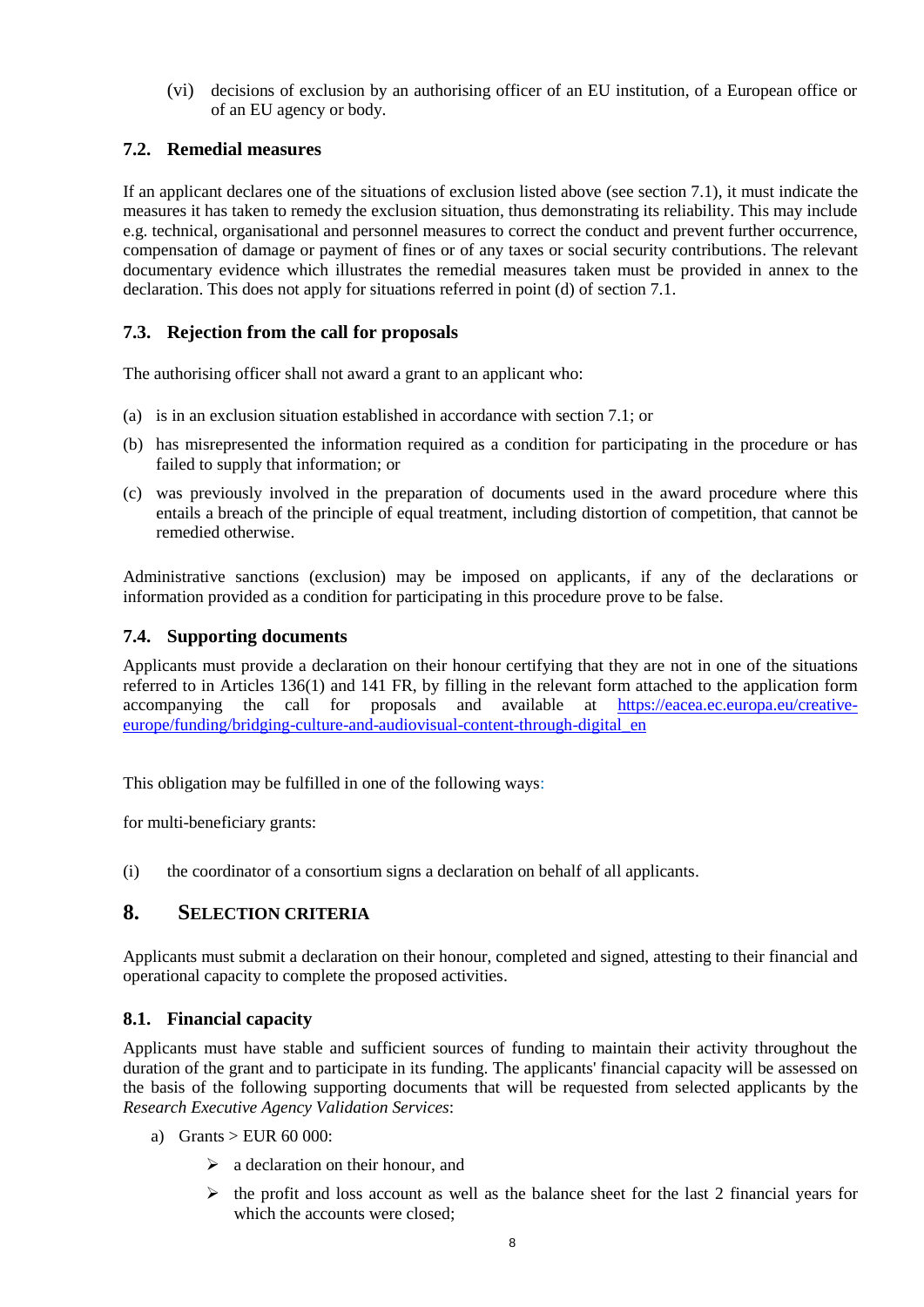- $\triangleright$  for newly created entities: the business plan might replace the above documents;
- b) Grants for an action  $>$  EUR 750 000:
	- (i) the information and supporting documents mentioned in point a) above, and
	- (ii) **an audit report** produced by an approved external auditor certifying the accounts for the last 2 financial years available, where such an audit report is available or whenever a statutory report is required by law.

If the audit report is not available AND a statutory report is not required by law, a selfdeclaration signed by the applicant's authorised representative certifying the validity of its accounts for the last 2 financial years available must be provided.

In the event of an application grouping several applicants (consortium), the above thresholds apply to each applicant.

In the case of legal entities forming **one** applicant (the "sole applicant"), as specified in section 6.1, the above requirements apply to each one of those entities.

In the course of the procedure applicants shall be requested to register and provide a Participant Identification Code (PIC, 9-digit number), serving as the unique identifier of their organisation in the Participant Repository. Applicants will receive instructions on how to create a PIC in due time.

Upon communication of the applicant's PIC, the EU Validation Services (Research Executive Agency Validation Services) will contact the applicant (via the messaging system embedded in the Participant Portal Repository) and request the latter to provide the supporting documents necessary to prove the legal existence and status and the financial capacity of the organisation. All necessary details and instructions will be provided via this separate notification.

On the basis of the documents submitted, if the Responsible Authorising Officer (hereinafter "RAO") considers that financial capacity is weak, s/he may:

- request further information;
- decide not to give pre-financing:
- decide to give pre-financing paid in instalments;
- decide to give pre-financing covered by a bank guarantee (see section 11.4 below);
- propose a grant agreement without pre-financing but an interim payment based on expenses already occurred;
- where applicable, require the joint and several financial liability of all the co-beneficiaries.

If the RAO considered that the financial capacity is insufficient s/he will reject the application.

### **8.2. Operational capacity**

Applicants must have the professional competencies as well as appropriate qualifications necessary to complete the proposed action. In this respect, applicants have to submit a declaration on their honour, and the following supporting documents:

- curriculum vitae or description of the profile of the people primarily responsible for managing and implementing the operation;
- an exhaustive lists of previous projects and activities performed and connected to the policy field of a given call or to the actions to be carried out;
- a summary of the applicant's activities over the last two years
- a description of the technical equipment, tools or facilities at the disposal of the applicant;
- an inventory of natural or economic resources involved in the project.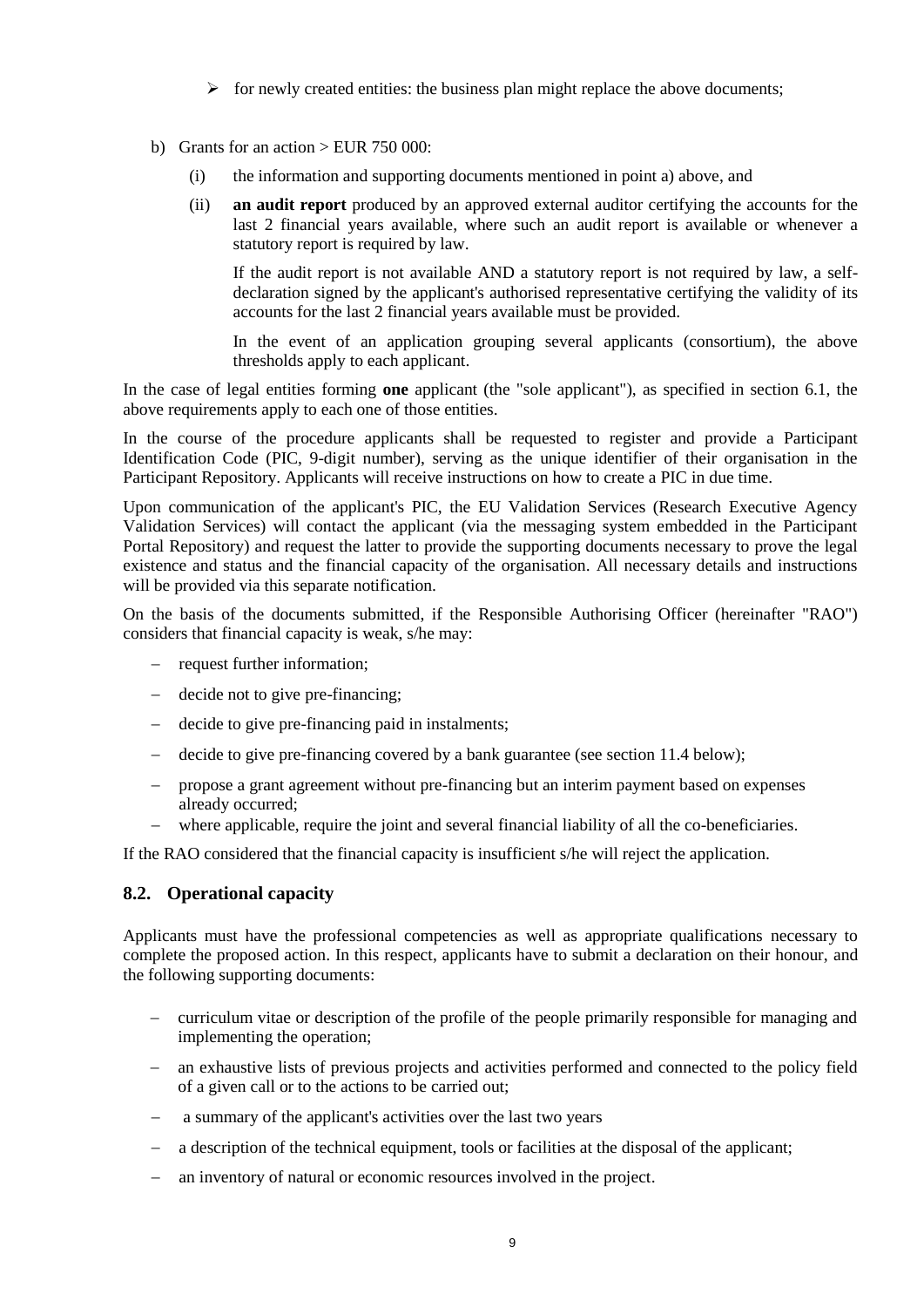In the case of legal entities forming **one** applicant (the "sole" applicant), as specified in section 6.1, the above requirements apply to each one of those entities

# **9. AWARD CRITERIA**

|   | <b>Criteria</b>                                            | <b>Definitions</b>                                                                                                                                                                                                                                                                                  | Max.<br>points |
|---|------------------------------------------------------------|-----------------------------------------------------------------------------------------------------------------------------------------------------------------------------------------------------------------------------------------------------------------------------------------------------|----------------|
| 1 | Relevance<br>and<br>added<br>European<br>value             | This criterion evaluates the relevance of the content of the action,<br>including European dimension vis-à-vis the objectives of the call<br>for proposals.                                                                                                                                         | 35             |
| 2 | Quality<br>of<br>the<br>content<br>and<br>activities       | This criterion evaluates the quality of the proposed action, the<br>adequacy of the methodology to the objectives, the feasibility and<br>cost-efficiency.                                                                                                                                          | 25             |
| 3 | Impact<br>and<br>dissemination<br>of<br>project results    | This criterion assesses the dissemination of the project's results in<br>view of ensuring the share of information / transparency, the<br>impact of the support on the potential audience for cultural and<br>creative goods and the strategies for developing the sustainability<br>of the action. | 20             |
| 4 | Organisation<br>of<br>the project team<br>and the grouping | This criterion will take into account the extent of the partnership, the<br>exchange of knowledge within the partnership and the distribution of<br>the roles and responsibilities vis-à-vis the objectives of the action.                                                                          | 20             |

Eligible applications will be assessed on the basis of the following criteria:

Detailed description of the award criteria and breakdown of points:

### **1. Relevance and European added value (35 points)**

This criterion evaluates the relevance of the content of the action including European dimension vis-à-vis the objectives of the call for proposals.

This criterion will take into account:

- the relevance, degree of innovation and added-value of the project compared to the current situation of the markets (10 points);

- number and diversity of sectors (cultural and creative sectors, including audiovisual, other sectors including tech industry) covered by the action (10 points);

- the European dimension of the partnership, number and complementary nature of the linguistic areas and territories covered by the action (15 points).

See also section 2 "Objectives – Priorities" of this Call for Proposals.

### **2. Quality of the content and activities (25 points)**

This criterion evaluates the quality of the proposed action, the adequacy of the methodology to the objectives, the feasibility and cost-efficiency.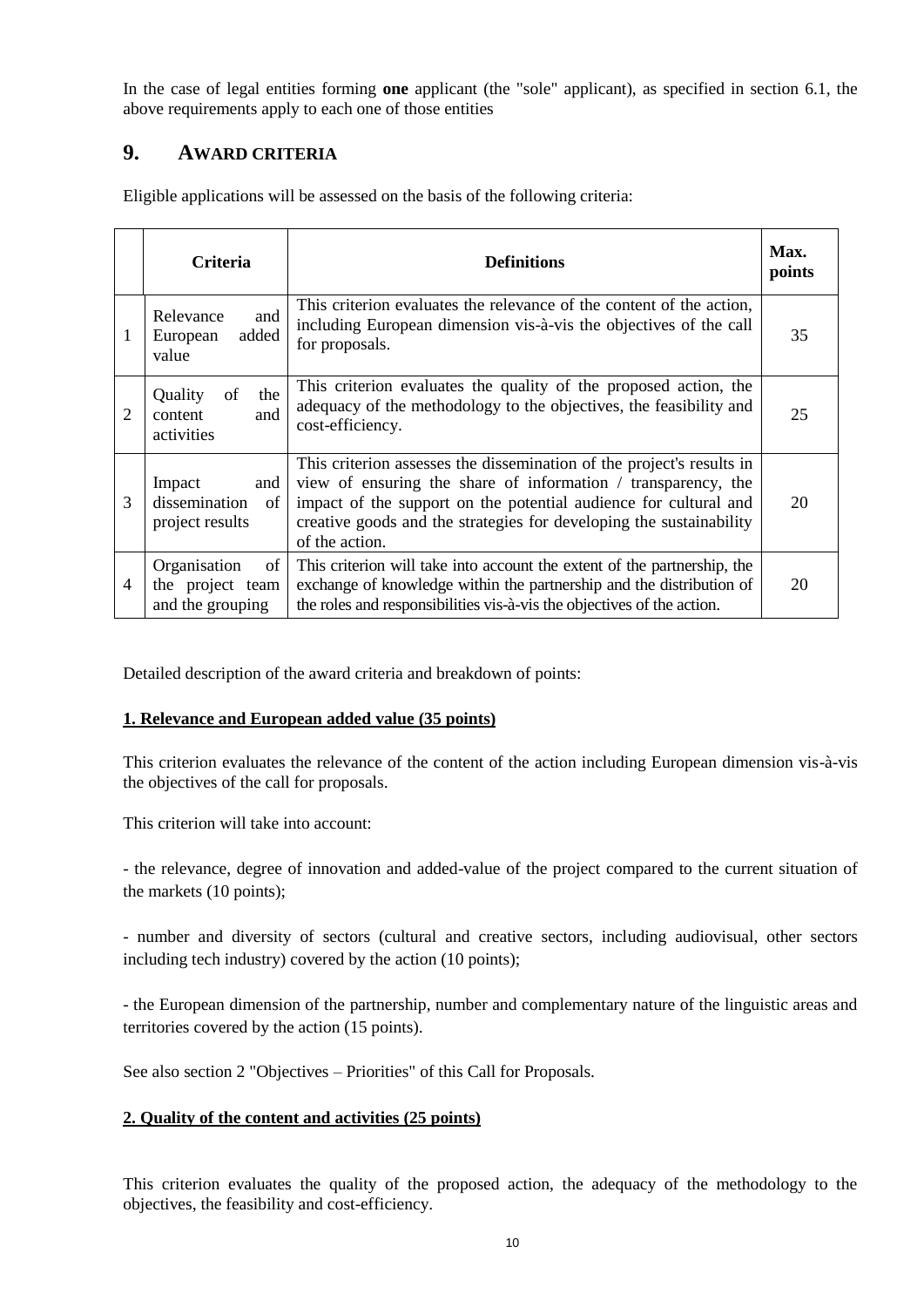This criterion will take into account:

- the quality feasibility and cost/benefit of the proposed action, adequacy of the methodology to the objectives pursued by the project, including the market analysis, the target audience and target territories, the choice of the works and technology, the timing of activities (20 points);

- feasibility and cost-efficiency of the project (5 points).

#### **3. Impact and Dissemination of project results (20 points)**

This criterion assesses the dissemination of the project's results in view of ensuring the share of information / transparency, the impact of the support on the potential audience for cultural and creative goods and the strategies for developing the sustainability of the action.

This criterion will take into account:

- the impact of the project on the potential audience of European works (5 points);

- the capacity to improve the relationships among the various sectors of the creative and cultural industries (including audiovisual) and beyond and to make the most of the potential benefits of innovative technology (5 points);

- the methodology proposed for collecting, analysing and disseminating data in order to share and promote the results, to guarantee the transparency of the project, to propose an exchange of knowledge and best practices and optimise the visibility of the EU support (10 points).

#### **4. Organisation of the project team and the grouping (20 points)**

This criterion will take into account the extent of the partnership, the exchange of knowledge within the partnership and the distribution of the roles and responsibilities vis-a vis the objectives of the action.

This criterion will take into account:

- the quality of the project management plan, including the quality of the personnel involved and its governance structure (10 points);

- the adequacy of the track record of the team in relation to the objectives of the project (10 points).

## **10. LEGAL COMMITMENTS**

In the event of a grant awarded by the Agency, a grant agreement, drawn up in euro and detailing the conditions and level of funding, will be sent to the applicant, as well as the information on the procedure to formalise the agreement of the parties.

Two copies of the original agreement must be first signed by the coordinator on behalf of the consortium and returned to the Agency immediately. The Agency will sign it last.

## **11. FINANCIAL PROVISIONS**

### **11.1. Form of the grant**

### **11.1.1 Reimbursement of costs actually incurred**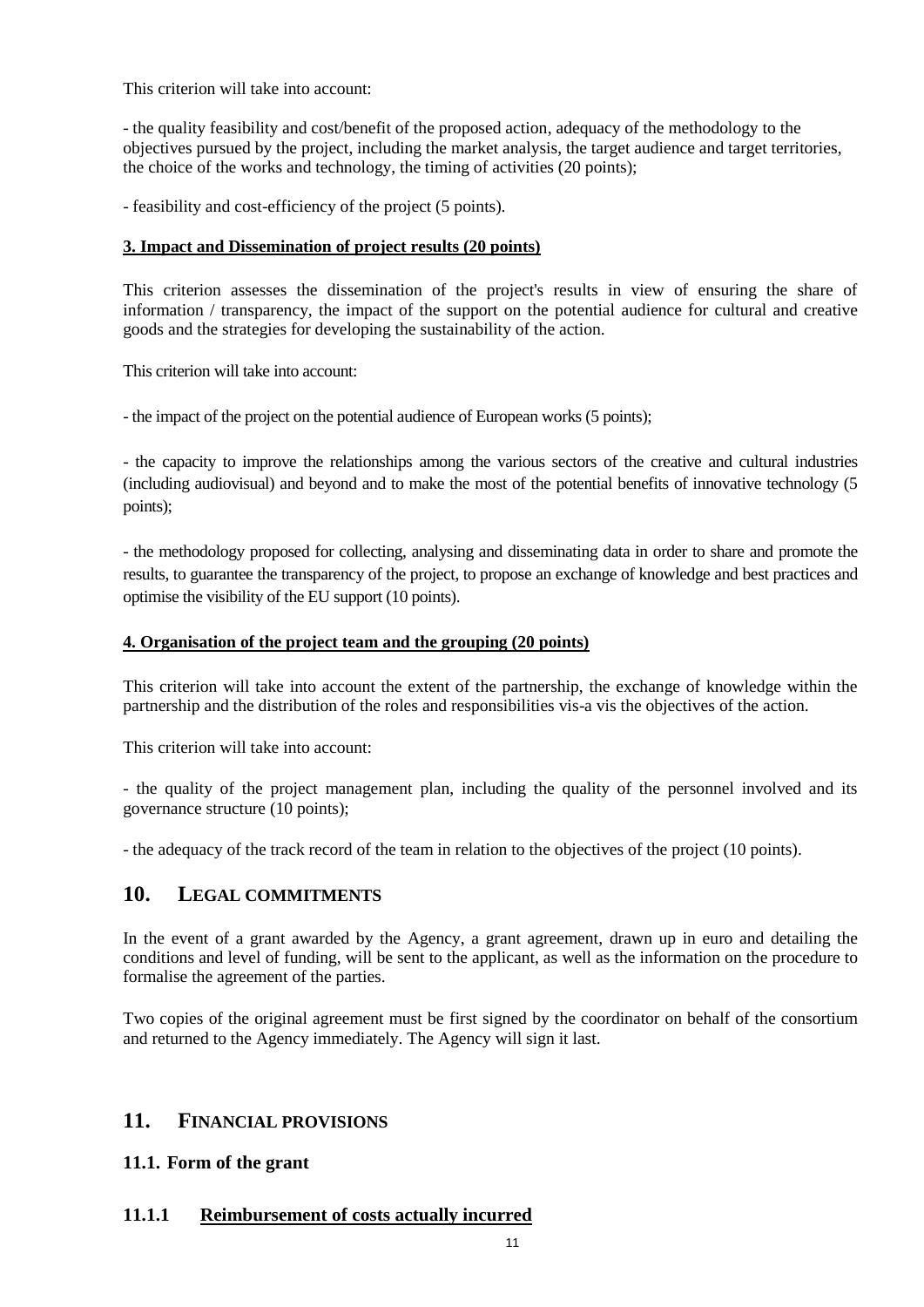The grant will be defined by applying a maximum co-financing rate of 60 % to the eligible costs actually incurred and declared by the beneficiary.

### **Supporting documents**

The final amount of the grant to be awarded to the beneficiary is established after completion of the action, upon approval of the request for payment containing the following documents:

- a final report providing details of the implementation and results of the action (eReport);

- the final financial statement of costs actually incurred;
- a declaration on honour and payment request;

- output material,

In case of:

Grants for an action of more than EUR 60.000, but less than EUR 750.000

The beneficiary is required to submit, in support of the final payment, a "Report of Factual Findings on the Final Financial Report - Type I" produced by an approved auditor or in case of public bodies, by a competent and independent public officer.

The procedure and the format to be followed by an approved auditor or, in case of public bodies, by a competent and independent public officer, are detailed in the following "Guidance Notes":

[https://eacea.ec.europa.eu/sites/eacea-site/files/annex\\_iii\\_guidance\\_notes\\_audit\\_type\\_i\\_03-2014\\_en.pdf](https://eacea.ec.europa.eu/sites/eacea-site/files/annex_iii_guidance_notes_audit_type_i_03-2014_en.pdf)

The use of the report format set by the "Guidance Notes" is compulsory.

In case of:

Grants for an action of EUR 750,000 or more, when the cumulative amounts of request for payment is at least EUR 325.000

The beneficiary is required to submit, in support of the final payment, a "Report of Factual Findings on the Final Financial Report - Type II" produced by an approved auditor or in case of public bodies, by a competent and independent public officer. The certificate shall certify, in accordance with a methodology approved by the Agency, that the costs declared by the beneficiary in the financial statements on which the request for payment is based are real, accurately recorded and eligible in accordance with the grant agreement.

The procedure and the format to be followed by an approved auditor or in case of public bodies, by a competent and independent public officer, are detailed in the following "Guidance Notes":

[https://eacea.ec.europa.eu/sites/eacea-site/files/annex\\_iv\\_guidance\\_notes\\_audit\\_type\\_ii\\_03-2014\\_en.pdf](https://eacea.ec.europa.eu/sites/eacea-site/files/annex_iv_guidance_notes_audit_type_ii_03-2014_en.pdf)

The use of the report format set by the "Guidance Notes" is compulsory.

If the eligible costs actually incurred by the beneficiary are lower than anticipated, the Agency will apply the rate of co-financing stated in the grant agreement to the expenditure actually incurred.

In the event of non-execution or clearly inadequate execution of an activity planned in the application attached to the funding decision, the final grant will be reduced accordingly.

For details on eligibility of costs, please refer to section 11.2.

### **11.1.2 Reimbursement of eligible costs declared on the basis of flat-rate(s)**

The grant will be defined by applying a maximum co-financing rate of 60 % to the eligible costs declared by the beneficiary on the basis of:

- a flat rate of maximum 7% of the eligible direct costs ('reimbursement of flat-rate costs')

The flat rate will be paid following acceptance of the costs to which the flat rate is to be applied.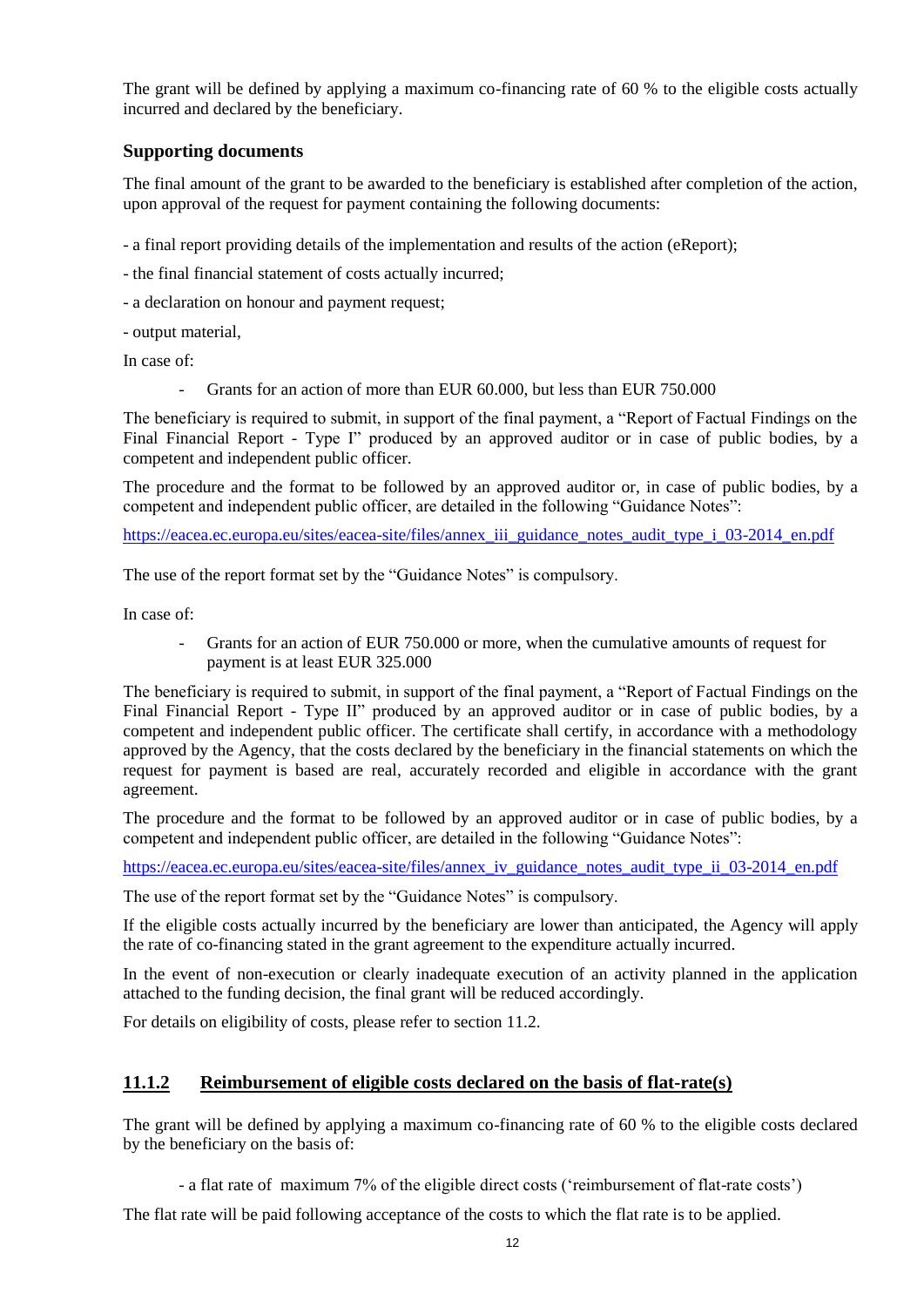## **11.1.3 Payment conditions, checks and audits for flat-rate(s)**

Contribution based on flat-rate will be paid in full provided the action is implemented properly (with the required quality, fully and on time. If the action is not properly implemented the amount of the grant will be reduced proportionately. See also Step 4 in section 11.5.

The fulfilment of the above conditions and/or results triggering the payment of the flat rate as specified in section 11.1.2, including where required the achievement of outputs and/or results will be checked at the latest before the payment of the balance. In addition, the fulfilment of those conditions and/or results may be subject to ex post controls.

For this purpose, in case of verifications, checks and audits, the beneficiary will be required to provide the requested contribution to which the flat rate applies.

The amount of flat rates as specified in section 11.1.2 will not be challenged by ex-post controls. This does not affect the possibility to reduce the grant as specified above or in the case of irregularity, fraud or a breach of other obligations.

Payment of the grant on the basis of flat-rates as specified in section 11.1.2 does not affect the right of access to the statutory records of the beneficiaries for the purpose of:

- reviewing them for future grants, or
- protecting the Union financial interests, e.g. detection of fraud, irregularities or breach of obligations.

### **11.2. Eligible costs**

Eligible costs shall meet all the following criteria:

- they are incurred by the beneficiary.
- $\theta$  they are incurred during the duration of the action, with the exception of costs relating to final reports and audit certificates;
	- o The period of eligibility of costs will start as specified in the grant agreement.
	- o If a beneficiary can demonstrate the need to start the action before the agreement is signed, the costs eligibility period may start before that signature. Under no circumstances can the eligibility period start before the date of submission of the grant application.
- they are indicated in the estimated budget of the action;
- $-$  they are necessary for the implementation of the action which is the subject of the grant;
- $\theta$  they are identifiable and verifiable, in particular being recorded in the accounting records of the beneficiary and determined according to the applicable accounting standards of the country where the beneficiary is established and according to the usual cost accounting practices of the beneficiary;
- they comply with the requirements of applicable tax and social legislation;
- they are reasonable, justified, and comply with the principle of sound financial management, in particular regarding economy and efficiency.

The beneficiary's internal accounting and auditing procedures must permit direct reconciliation of the costs and revenue declared in respect of the action with the corresponding accounting statements and supporting documents.

Eligible costs may be direct or indirect.

### **11.2.1. Eligible direct costs**

The eligible direct costs for the action are those costs which: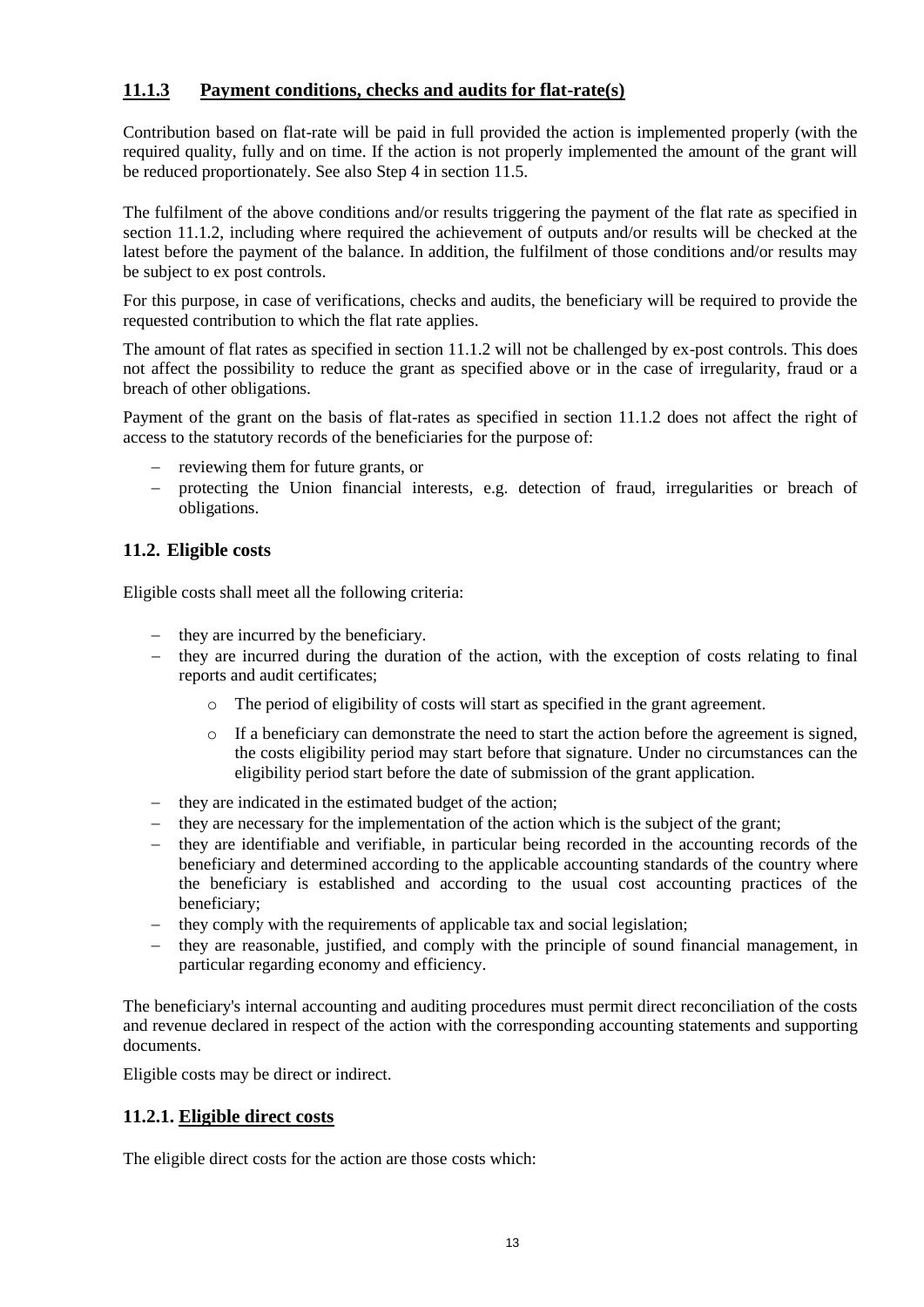with due regard to the conditions of eligibility set out above, are identifiable as specific costs directly linked to the performance of the action and which can therefore be booked to it directly, such as :

*(a) the costs of personnel working under an employment contract with the beneficiary or an equivalent appointing act and assigned to the action, provided that these costs are in line with the beneficiary's usual policy on remuneration.*

*Those costs include actual salaries plus social security contributions and other statutory costs included in the remuneration. They may also comprise additional remunerations, including payments on the basis of supplementary contracts regardless of the nature of those contracts, provided that they are paid in a consistent manner whenever the same kind of work or expertise is required, independently from the source of funding used;*

*The costs of natural persons working under a contract with the beneficiary other than an employment contract or who are seconded to the beneficiary by a third party against payment may also be included under such personnel costs, provided that the following conditions are fulfilled:*

- *(i) the person works under conditions similar to those of an employee (in particular regarding the way the work is organised, the tasks that are performed and the premises where they are performed);*
- *(ii) the result of the work belongs to the beneficiary (unless exceptionally agreed otherwise); and*
- *(iii) the costs are not significantly different from the costs of staff performing similar tasks under an employment contract with the beneficiary;*

The recommended methods for the calculation of direct personnel costs are provided in Appendix.

- *(b) costs of travel and related subsistence allowances, provided that these costs are in line with the beneficiary's usual practices on travel;*
- *(c) the depreciation costs of equipment or other assets (new or second-hand) as recorded in the beneficiary's accounting statements, provided that the asset:*
	- *(i) is written off in accordance with the international accounting standards and the beneficiary's usual accounting practices; and*
	- *(ii) has been purchased in accordance with the rules on implementation contracts laid down in the grant agreement, if the purchase occurred within the implementation period;*

*The costs of renting or leasing equipment or other assets are also eligible, provided that these costs do not exceed the depreciation costs of similar equipment or assets and are exclusive of any finance fee;*

*Only the portion of the equipment's depreciation, rental or lease costs corresponding to the implementation period and the rate of actual use for the purposes of the action may be taken into account when determining the eligible costs. By way of exception, the full cost of purchase of equipment may be eligible under the Special Conditions, if this is justified by the nature of the action and the context of the use of the equipment or assets;*

- *(d) costs of consumables and supplies, provided that they:*
	- *(i) are purchased in accordance with the rules on implementation contracts laid down in the grant agreement; and*
	- *(ii) are directly assigned to the action;*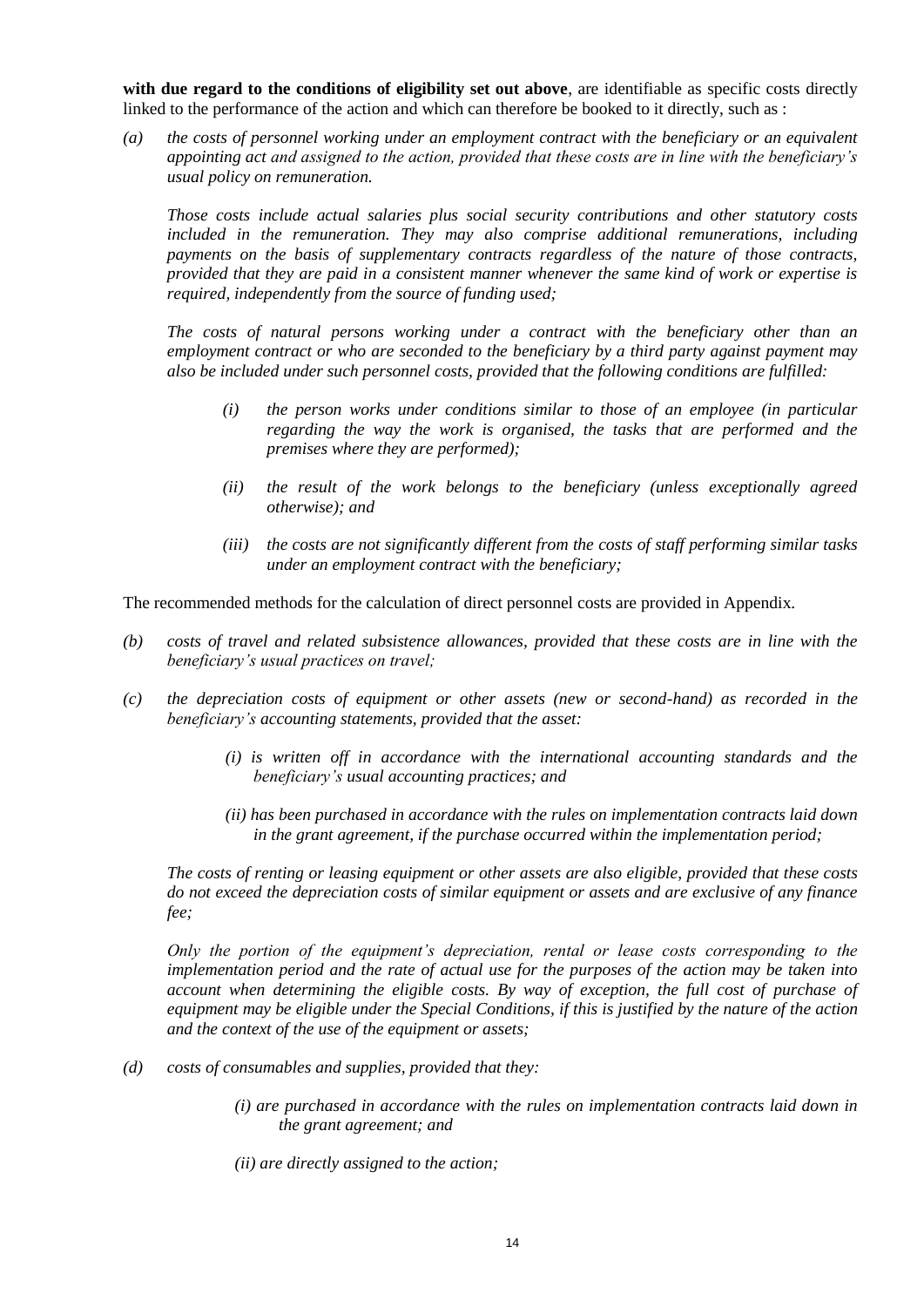- *(e) costs arising directly from requirements imposed by the Agreement (dissemination of information, specific evaluation of the action, audits, translations, reproduction), including the costs of requested financial guarantees, provided that the corresponding services are purchased in accordance with the rules on implementation contracts laid down in the grant agreement;*
- *(f) costs derived from subcontracts, provided that specific conditions on subcontracting as laid down in the grant agreement are met;*
- *(g) duties, taxes and charges paid by the beneficiary, notably value added tax (VAT), provided that they are included in eligible direct costs, and unless specified otherwise in the grant agreement.*

### **11.2.2. Eligible indirect costs (overheads)**

Indirect costs are costs that are not directly linked to the action implementation and therefore cannot be attributed directly to it.

A flat-rate amount of maximum 7% of the total eligible direct costs of the action is eligible as indirect costs, representing the beneficiary's general administrative costs which can be regarded as chargeable to the action/project.

Indirect costs may not include costs entered under another budget heading.

**Applicants' attention is drawn to the fact that if they are receiving an operating grant financed by the EU or Euratom budget, they may not declare indirect costs for the period(s) covered by the operating grant, unless they can demonstrate that the operating grant does not cover any costs of the action.**

In order to demonstrate this, in principle, the beneficiary should:

- a. use *analytical cost accounting that allows to separate all costs (including overheads)* attributable to the operating grant and the action grant. For that purpose the beneficiary should use *reliable accounting codes and allocation keys* ensuring that *the allocation* of the costs is done in *a fair, objective and realistic way.*
- b. *record separately*:
	- all costs incurred for the operating grants (i.e. personnel, general running costs and other operating costs linked to the part of its usual annual activities), and
	- all costs incurred for the action grants (including the actual indirect costs linked to the action)

If the operating grant covers the entire usual annual activity and budget of the beneficiary, the latter is not entitled to receive any indirect costs under the action grant.

### **11.3. Ineligible costs**

The following items are not considered as eligible costs:

- a) return on capital and dividends paid by a beneficiary;
- b) debt and debt service charges;
- c) provisions for losses or debts;
- d) interest owed;
- e) doubtful debts;
- f) exchange losses;
- g) costs of transfers from the Agency charged by the bank of a beneficiary;
- h) costs declared by the beneficiary under another action receiving a grant financed from the Union budget. Such grants include grants awarded by a Member State and financed from the Union budget and grants awarded by bodies other than the Agency for the purpose of implementing the Union budget. In particular, beneficiaries receiving an operating grant financed by the EU or Euratom budget cannot declare indirect costs for the period(s) covered by the operating grant, unless they can demonstrate that the operating grant does not cover any costs of the action.
- i) contributions in kind;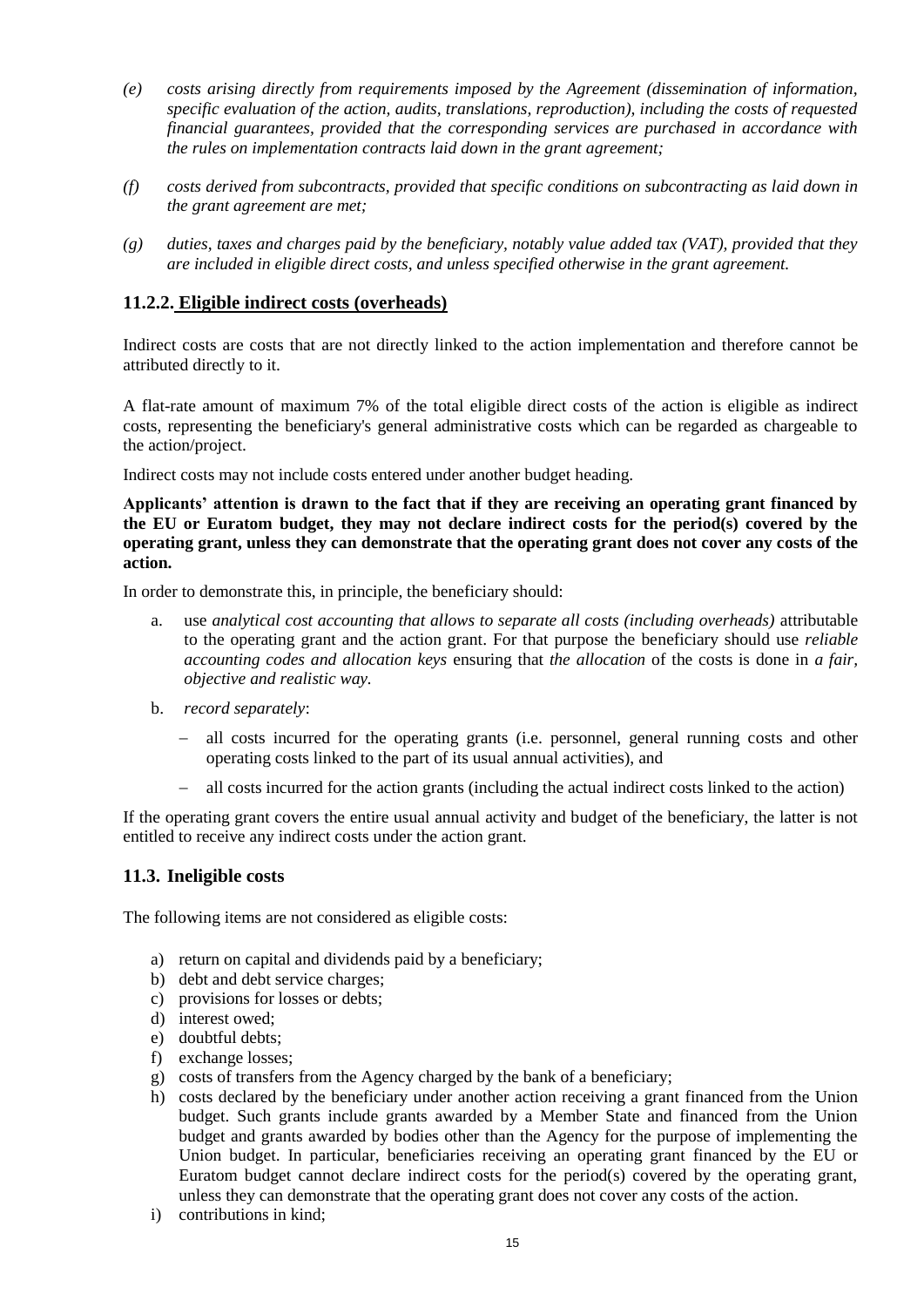- j) excessive or reckless expenditure;
- k) deductible VAT
- l) expenses for travel to or from countries other than those participating in the project/programme, unless explicit prior authorisation is granted by the Agency.

## **11.4. Balanced budget**

The estimated budget of the action must be attached to the application form. It must have revenue and expenditure in balance.

The budget must be drawn up in euros.

Applicants for whom costs will not be incurred in euros should use the exchange rate applicable on the month this Call for proposals has been published and accessible on the Infor-euro website at:

[http://ec.europa.eu/budget/contracts\\_grants/info\\_contracts/inforeuro/inforeuro\\_en.cfm](http://ec.europa.eu/budget/contracts_grants/info_contracts/inforeuro/inforeuro_en.cfm)

The applicant must ensure that the resources which are necessary to carry out action are not entirely provided by the EU grant.

Co-financing of the action may take the form of:

- the beneficiary's own resources,
- income generated by the action,
- financial contributions from third parties.

#### **11.5. Calculation of the final grant amount**

The final amount of the grant is calculated by the Agency at the time of the payment of the balance. The calculation involves the following steps:

#### **Step 1 — Application of the reimbursement rate to the eligible costs and flat rate contributions**

The amount under step 1 is obtained by applying the reimbursement rate specified in section 11.1.1 to the eligible costs actually incurred and accepted by the Agency, including costs declared in the form of flat rate contributions to which the co-financing rate applies in accordance with section 11.1.2.

#### **Step 2 — Limit to the maximum amount of the grant**

The total amount paid to the beneficiaries by the Agency may in no circumstances exceed the maximum amount of the grant as indicated in the grant agreement. If the amount obtained following Step 1 is higher than this maximum amount, the final amount of the grant is limited to the latter.

#### **Step 3 — Reduction due to the no-profit rule**

'Profit' means the surplus of receipts over the total eligible costs of the action, where receipts are the amount obtained following Steps 1 and 2 plus the revenue generated by the action for beneficiaries other than non-profit organisations.

In-kind and financial contributions by third parties are not considered receipts.

The total eligible costs of the action are the consolidated total eligible costs approved by the Agency. The revenue generated by the action is the consolidated revenue established, generated or confirmed for beneficiaries other than non-profit organisations on the date on which the request for payment of the balance is drawn up.

If there is a profit, it will be deducted in proportion to the final rate of reimbursement of the actual eligible costs of the action approved by the Agency.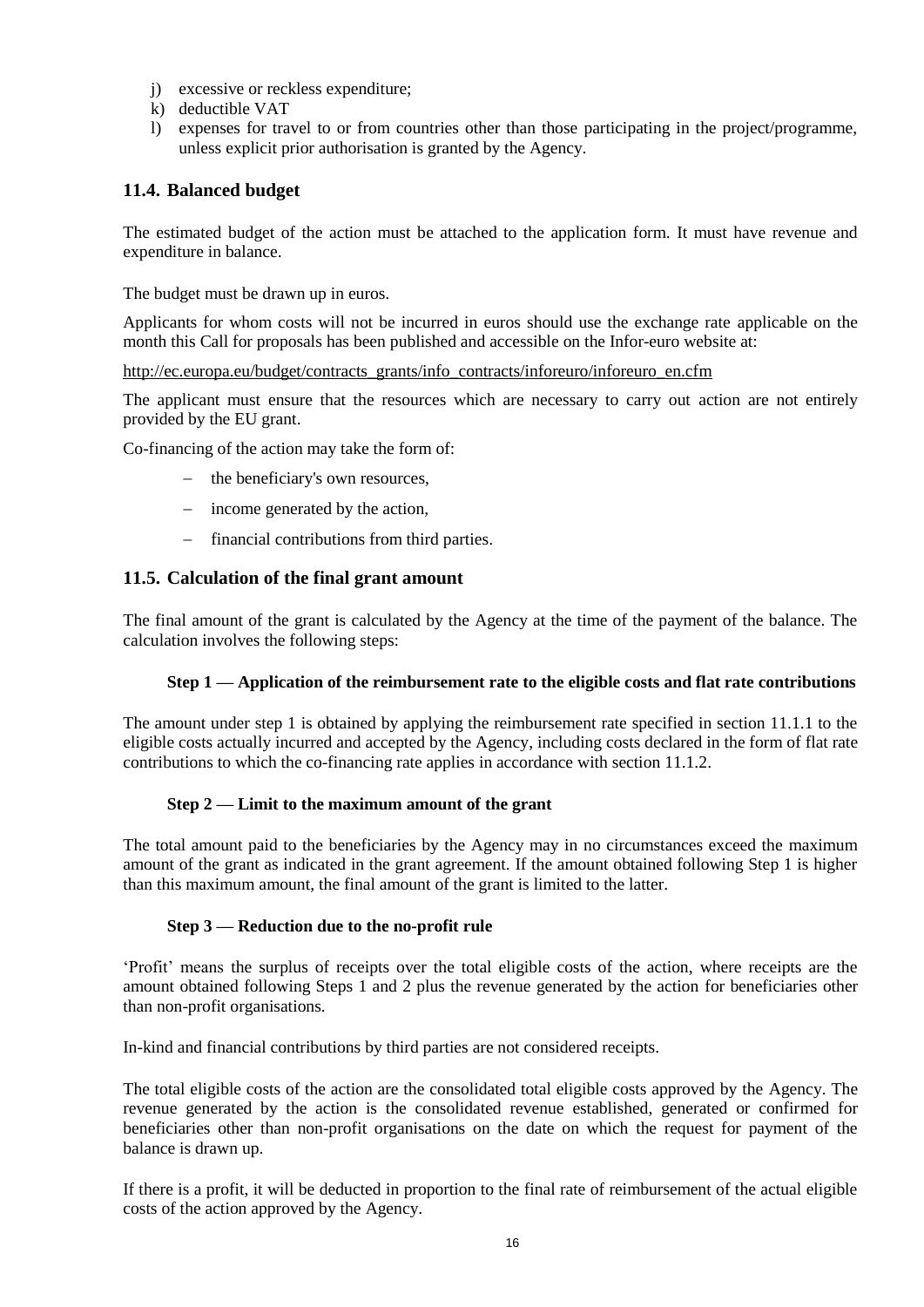#### **Step 4 — Reduction due to improper implementation or breach of other obligations**

The Agency may reduce the maximum amount of the grant if the action has not been implemented properly (i.e. if it has not been implemented or has been implemented poorly, partially or late), or if another obligation under the Agreement has been breached.

The amount of the reduction will be proportionate to the degree to which the action has been implemented improperly or to the seriousness of the breach.

#### **11.6. Reporting and payment arrangements**

### **11.6.1 Payment arrangements**

The beneficiary may request the following payments provided that the conditions of the grant agreement are fulfilled (e.g. payment deadlines, ceilings, etc.). The payment requests shall be accompanied by the documents provided below and detailed in the grant agreement:

| <b>Payment request</b>                                                                                                                                                                                                                                                                                                                                                                  | <b>Accompanying documents</b>                                                                                                                                                                                  |
|-----------------------------------------------------------------------------------------------------------------------------------------------------------------------------------------------------------------------------------------------------------------------------------------------------------------------------------------------------------------------------------------|----------------------------------------------------------------------------------------------------------------------------------------------------------------------------------------------------------------|
| A pre-financing payment corresponding to 50 %<br>of the maximum grant amount                                                                                                                                                                                                                                                                                                            | A financial guarantee (if needed, see<br>section $11.6.2$ )                                                                                                                                                    |
| A second pre-financing payment corresponding<br>to 20 % of the maximum grant amount.                                                                                                                                                                                                                                                                                                    | (a) technical report on progress<br>(b) statement on the use of the previous<br>pre-financing instalment<br>(c) financial guarantee (see section<br>11.6.2)                                                    |
| <b>Payment of the balance</b><br>The Agency will establish the amount of this<br>payment on the basis of the calculation of the final<br>grant amount (see section 11.6 above). If the total<br>of earlier payments is higher than the final grant<br>amount, the beneficiary will be required to<br>reimburse the amount paid in excess by the<br>Commission through a recovery order. | (a) a final technical report and<br>declaration on honour and payment<br>request<br>(b) a final financial statement<br>(c) a report of Factual Findings on the<br>Final Financial Report - Type I or<br>Type 2 |

In case of a weak financial capacity, Section 8.1 above applies.

### **11.6.2 Pre-financing guarantee**

A pre-financing guarantee for up to the same amount as the pre-financing may be requested in order to limit the financial risks linked to the pre-financing payment.

The financial guarantee, in euro, shall be provided by an approved bank or financial institution established in one of the EU Member States. When the beneficiary is established in a third country, the Agency may agree that a bank or financial institution established in that third country may provide the guarantee if it considers that the bank or financial institution offers equivalent security and characteristics as those offered by a bank or financial institution established in a Member State. Amounts blocked in bank accounts shall not be accepted as financial guarantees.

The guarantee may be replaced by:

- a joint and several guarantee by a third party or,
- a joint guarantee of the beneficiaries of an action who are parties to the same grant agreement.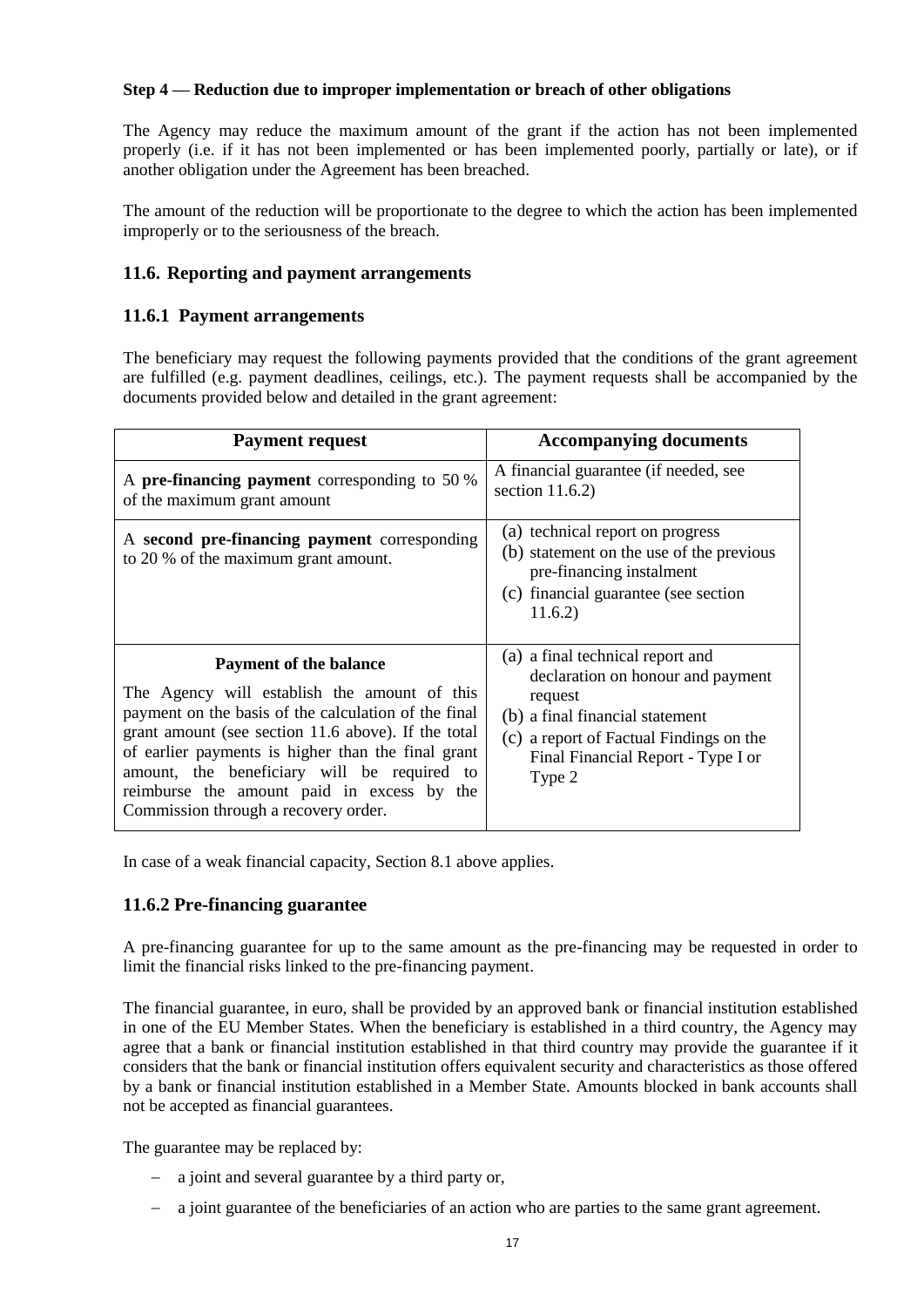The guarantee shall be released as the pre-financing is gradually cleared against interim payments or the payment of the balance, in accordance with the conditions laid down in the grant agreement.

As an alternative to requesting a guarantee on pre-financing, the Agency may decide to split the payment of pre-financing into several instalments.

#### **11.7. Other financial conditions**

#### **a) Non-cumulative award**

An action may only receive one grant from the EU budget.

Under no circumstances shall the same costs be financed twice by the Union budget. To ensure this, applicants shall indicate in the grant application the sources and amounts of Union funding received or applied for the same action or part of the action or for its functioning during the same financial year as well as any other funding received or applied for the same action.

#### **b) Non-retroactivity**

l

No grant may be awarded retrospectively for actions already completed.

A grant may be awarded for an action which has already begun only where the applicant can demonstrate in the grant application the need to start the action before the grant agreement is signed.

In such cases, costs eligible for financing may not have been incurred prior to the date of submission of the grant application.

#### **c) Implementation contracts/subcontracting**

Where the implementation of the action requires the award of procurement contracts (implementation contracts), the beneficiary may award the contract in accordance with its usual purchasing practices provided that the contract is awarded to the tender offering best value for money or the lowest price (as appropriate), avoiding conflicts of interest.

In the event of implementation contracts exceeding  $\epsilon$  60 000, the beneficiary must abide by following additional rules: informing the Agency before proceeding in order to get the approval and national rules on awarding contracts shall apply.

The beneficiary is expected to clearly document the tendering procedure and retain the documentation in the event of an audit.

Entities acting in their capacity as contracting authorities within the meaning of Directive  $2014/24/EU<sup>2</sup>$  or contracting entities within the meaning of Directive 2014/25/EU<sup>3</sup> must comply with the applicable national public procurement rules.

Beneficiaries may subcontract tasks forming part of the action. If they do so, they must ensure that, in addition to the above-mentioned conditions of best value for money and absence of conflicts of interests, the following conditions are also complied with:

- a) subcontracting does not cover core tasks of the action;
- b) recourse to subcontracting is justified because of the nature of the action and what is necessary for its implementation;
- c) the estimated costs of the subcontracting are clearly identifiable in the estimated budget;
- d) any recourse to subcontracting, if not provided for in description of the action, is communicated by the beneficiary and approved by the Agency. The Agency may grant approval:

<sup>2</sup> Directive 2014/24/EU of the European Parliament and of the Council of 26 February 2014 on public procurement and repealing Directive 2004/18/EC (OJ L 94, 28.3.2014, p. 65-242)

<sup>&</sup>lt;sup>3</sup> Directive 2014/25/EU of the European Parliament and of the Council of 26 February 2014 on procurement by entities operating in the water, energy, transport and postal services sectors and repealing Directive 2004/17/EC (OJ L 94, 28.3.2014, p. 243-374)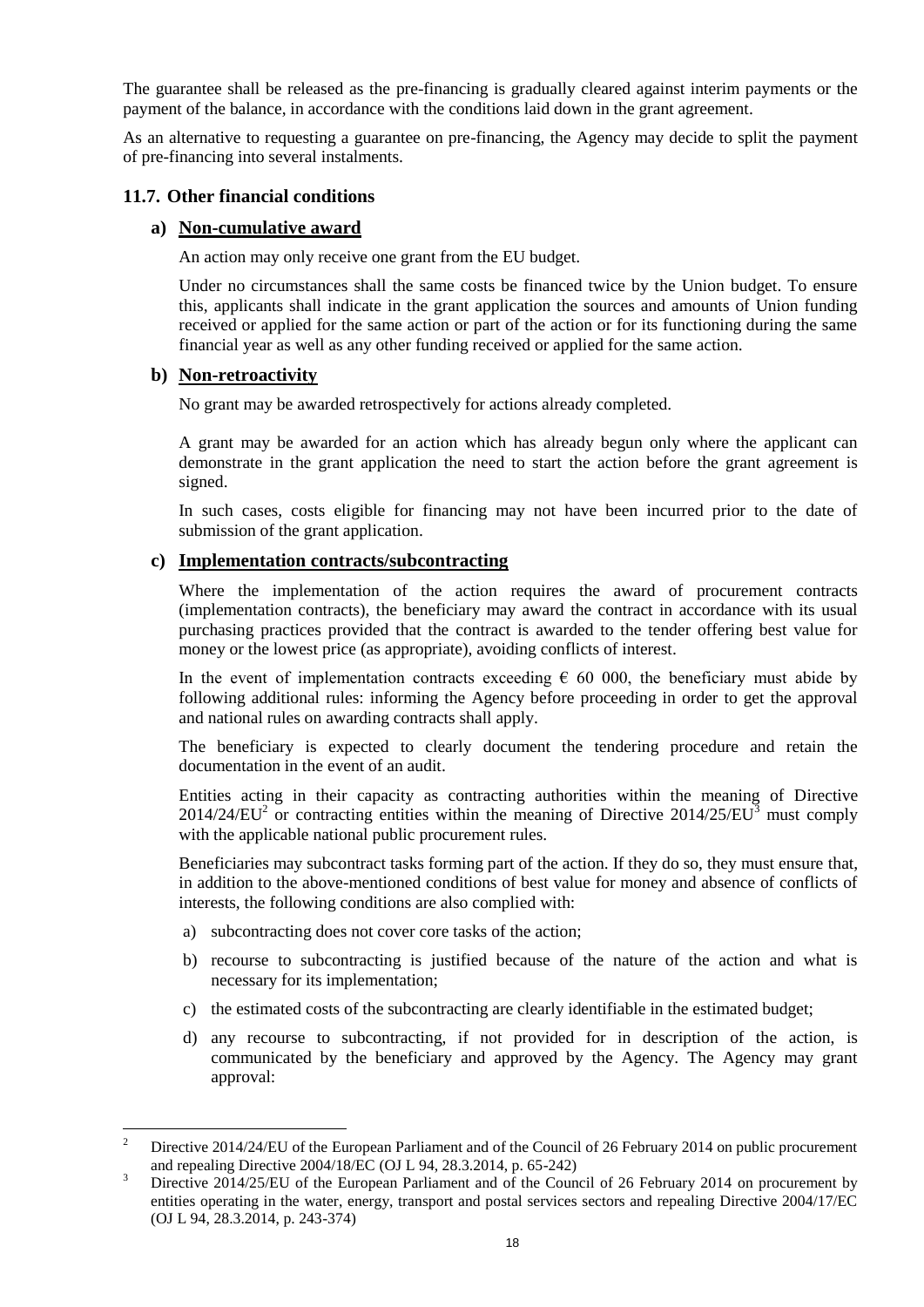- (i) before any recourse to subcontracting, if the beneficiaries requests an amendment
- (ii) after recourse to subcontracting if the subcontracting:
	- is specifically justified in the interim or final technical report and
	- does not entail changes to the grant agreement which would call into question the decision awarding the grant or be contrary to the equal treatment of applicants;
- e) the beneficiaries ensure that certain conditions applicable to beneficiaries, enumerated in the grant agreement (e.g. visibility, confidentiality, etc.), are also applicable to the subcontractors.

### **d) Financial support to third parties**

The applications may not envisage provision of financial support to third parties.

## **12. PUBLICITY**

## **12.1. By the beneficiaries**

Beneficiaries must clearly acknowledge the European Union's contribution in all publications or in conjunction with activities for which the grant is used.

In this respect, beneficiaries are required to give prominence to the name and emblem of the European Commission on all their publications, posters, programmes and other products realised under the cofinanced project. The text, the emblem and the disclaimer must be used and are available at https://eacea.ec.europa.eu/about-eacea/visual-identity\_en.

If this requirement is not fully complied with, the beneficiary's grant may be reduced in accordance with the provisions of the grant agreement.

### **12.2. By the Agency and/or the Commission**

With the exception of scholarships paid to natural persons and other direct support paid to natural persons in most need, all information relating to grants awarded in the course of a financial year shall be published on an internet site of the European Union institutions no later than the 30 June of the year following the financial year in which the grants were awarded.

The Agency and/or the Commission will publish the following information:

- name of the beneficiary;
- address of the beneficiary when the latter is a legal person, region when the beneficiary is a natural person, as defined on NUTS 2 level<sup>4</sup> if he/she is domiciled within the EU or equivalent if domiciled outside the EU;
- subject of the grant;
- nature and amount awarded.

Upon a reasoned and duly substantiated request by the beneficiary, the publication shall be waived if such disclosure risks threatening the rights and freedoms of individuals concerned as protected by the Charter of Fundamental Rights of the European Union or harm the commercial interests of the beneficiaries.

### **12.3. Communication and dissemination**

To maximise the impact, projects should have a clear and strong strategy for communication and dissemination of their activities and results, and applicants must provide enough time and resources to communicate and interact appropriately with peers, audiences and local communities as appropriate.

l <sup>4</sup> Commission Regulation (EC) No 105/2007 of 1 February 2007 amending the annexes to Regulation (EC) No 1059/2003 of the European Parliament and of the Council on the establishment of a common classification of territorial units for statistics (NUTS), OJ L39, 10.2.2007, p.1.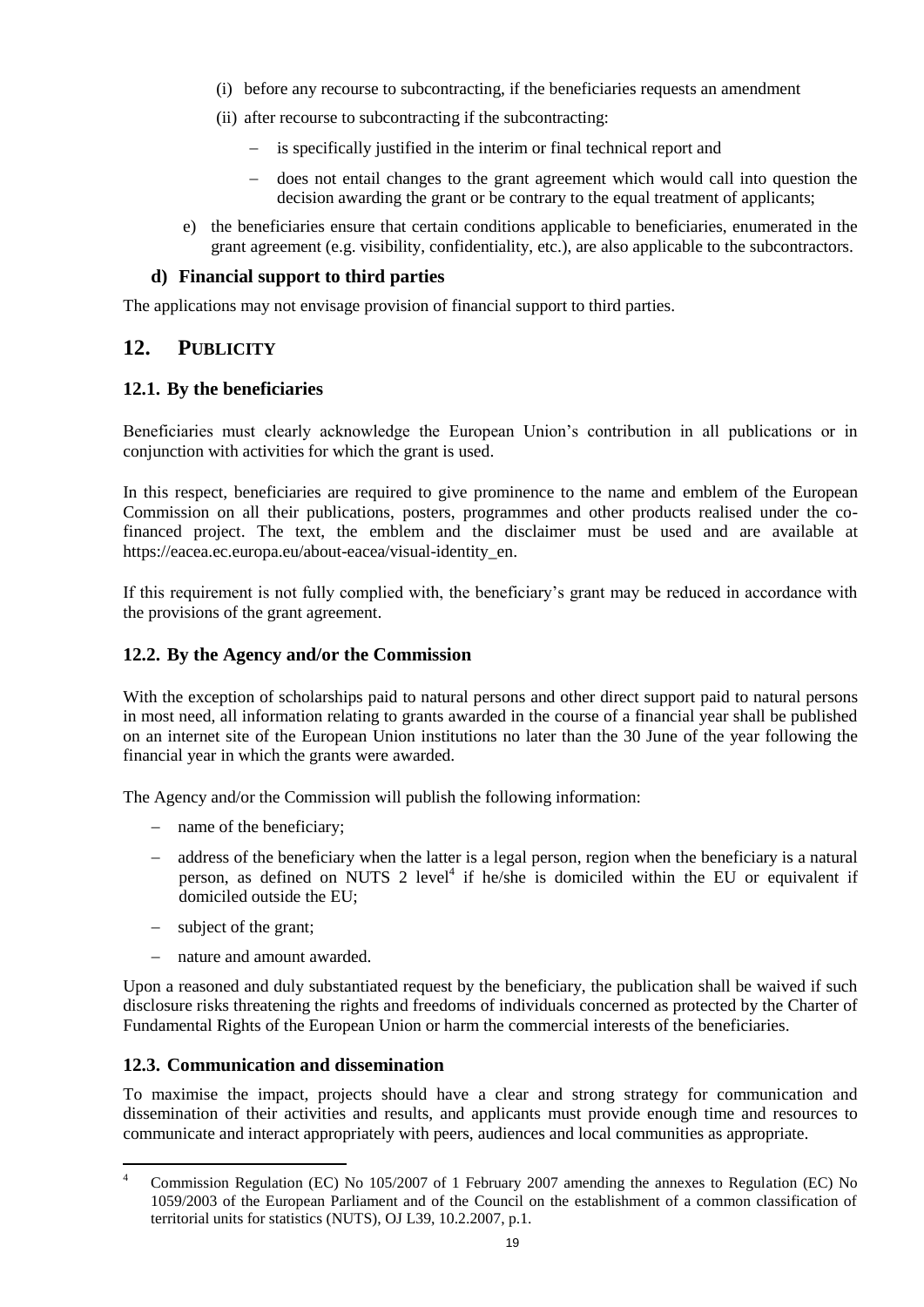At the final report stage, (*as stipulated in the grant agreement*) beneficiaries will be required to produce an updated summary/report of the project. In addition, the beneficiaries will be able to upload the project results to the dissemination platform. This information may be used by the Commission to provide information on the results of projects

The Commission together with the Agency may identify good practices and prepare relevant dissemination materials to be shared within and across all participating countries and beyond.

Data and results from projects will be made freely available to be used by stakeholders, policy makers and others in a wide range of ways.

Beneficiaries may be required to attend and to participate in events organised by the European Commission or the Agency to share their experience with other participants and/or policy makers.

# **13. PROCESSING OF PERSONAL DATA**

The reply to any call for proposals involves the recording and processing of personal data (such as name, address and CV). Such data will be processed pursuant to Regulation (EU) 2018/1725 of the European Parliament and of the Council of 23 October 2018 on the protection of natural persons with regard to the processing of personal data by the Union institutions, bodies, offices and agencies and on the free movement of such data, and repealing Regulation (EC) No 45/2001 and Decision No 1247/2002/EC<sup>5</sup>.

Unless indicated otherwise, the questions and any personal data requested that are required to evaluate the application in accordance with the call for proposal will be processed solely for that purpose by the Educational and Audiovisual Executive Agency (EACEA).

Personal data may be registered in the Early Detection and Exclusion System by the Commission, should the beneficiary be in one of the situations mentioned in Articles 136 and 141 of Regulation (EU, Euratom) 2018/1046<sup>6</sup>. For more information see the Privacy Statement on: [https://eacea.ec.europa.eu/sites/eacea](https://eacea.ec.europa.eu/sites/eacea-site/files/privacy_statement-eacea_grants.pdf)[site/files/privacy\\_statement-eacea\\_grants.pdf](https://eacea.ec.europa.eu/sites/eacea-site/files/privacy_statement-eacea_grants.pdf)

## **14. PROCEDURE FOR THE SUBMISSION OF PROPOSALS**

### **14.1. Publication**

The call for proposals is being published in the Official Journal of the European Union and on the Internet site of the EACEA Agency at the following addresses:

[https://eacea.ec.europa.eu/creative-europe/funding/bridging-audiovisual-and-culture-content-through](https://eacea.ec.europa.eu/creative-europe/funding/bridging-audiovisual-and-culture-content-through-digital-eacea062019_en)[digital-eacea062019\\_en](https://eacea.ec.europa.eu/creative-europe/funding/bridging-audiovisual-and-culture-content-through-digital-eacea062019_en)

### **14.2. Registration in the Participant Portal/ Funding & Tender Portal**

Before submitting an electronic application, applicants [and co-applicants] will have to register their organisation in the Participant hosted in the Funding & Tender opportunities Portal and receive a Participant Identification Code (PIC). The PIC will be requested in the application form.

The Funding & Tender Portal is the tool through which all legal and financial information related to organisations will be managed. Information on how to register can be found in the portal under the following address:

<https://ec.europa.eu/info/funding-tenders/opportunities/portal/screen/how-to-participate/participant-register>

The tool also allows applicants to upload different documents related to their organisation. These documents have to be uploaded once and will not be requested again for subsequent applications by the same organisation.

Details on the supporting document that need to be uploaded in the portal can be found at

 $\frac{1}{5}$ OJ L 295, 21.11.2018, p. 39–98, date of entry into force 11/12/2018

<sup>6</sup> <https://eur-lex.europa.eu/legal-content/EN/TXT/?uri=CELEX%3A32018R1046>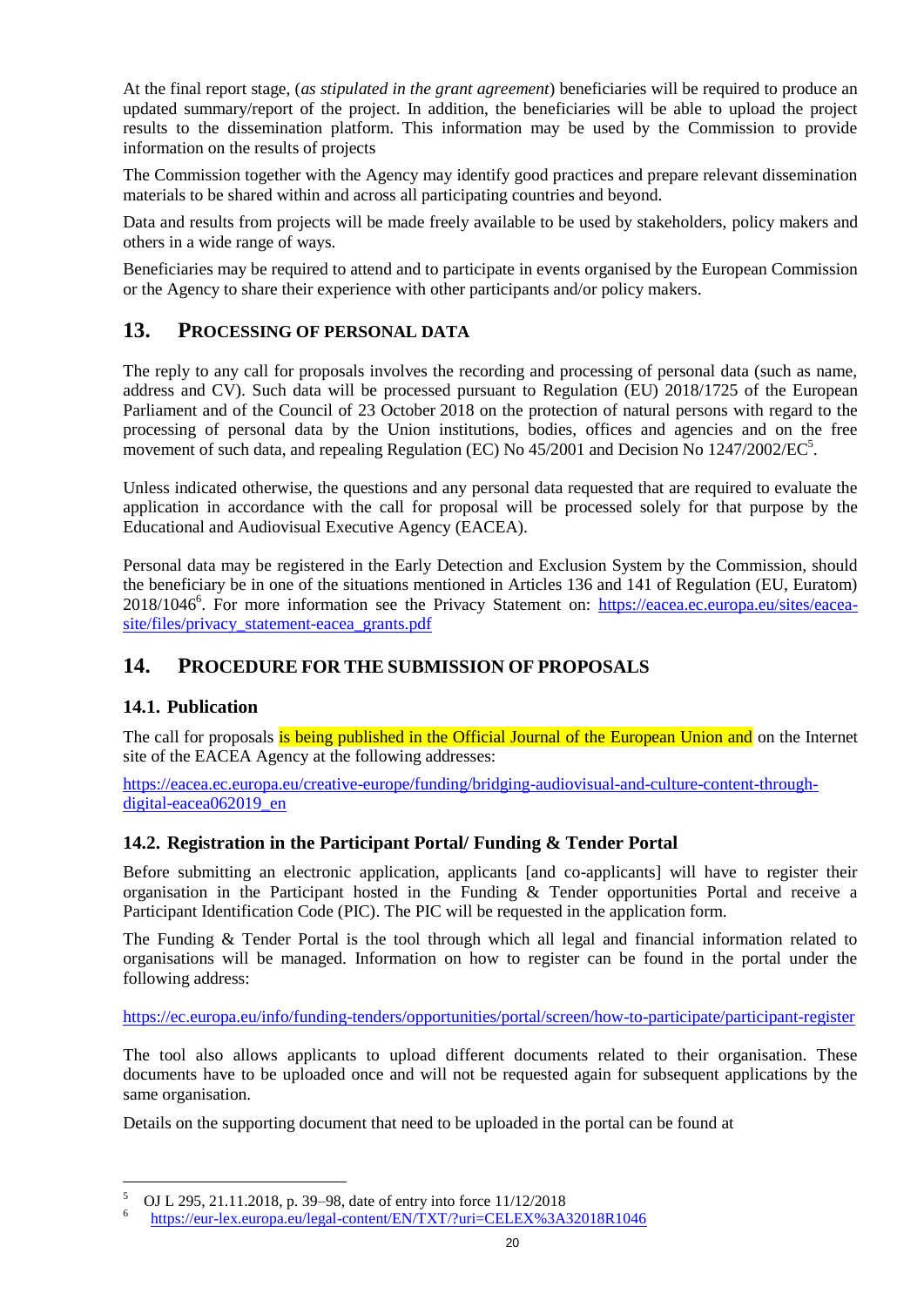[https://eacea.ec.europa.eu/creative-europe/funding/bridging-culture-and-audiovisual-content-through](https://eacea.ec.europa.eu/creative-europe/funding/bridging-culture-and-audiovisual-content-through-digital_en)digital en

under the section *How to apply*

## **14.3. Submission of the grant application**

Proposals must be submitted in accordance with the admissibility requirements set out under Section 5 and by the deadline set out under Section 3.

No modification to the application is allowed once the deadline for submission has elapsed. However, if there is a need to clarify certain aspects or to correct clerical mistakes, the Agency may contact the applicant during the evaluation process.

Applicants will be informed in writing about the results of the selection process.

Applicants are requested to log in at *<https://eacea.ec.europa.eu/PPMT/>* and follow the procedure for submitting an application.

#### **Applications sent by fax or e-mail will not be accepted.**

### **14.4. Notification and publication of the evaluation results**

Applicants should be notified individually of the outcome of the evaluation procedure either by a electronic mail, with a request for acknowledgement of receipt, signed by the Authorising officer or by a letter signed by the Authorising Officer sent as registered document to the legal Representative through the Funding & Tender Portal<sup>7</sup> at the latest six months after the application deadline. During these six months assessment and selection of applications take place, followed by the adoption of the award decision. Only when these procedures are completed, the lists of selected projects will be published on the Agency website: *https://eacea.ec.europa.eu/creative-europe/selection-results\_en*

The Legal beneficiary will receive an email with the details of how the access the notification letter

Normally the letter notifying the results will be accessible via the Funding & Tenders Portal. If the formal notification in the Portal isn't opened for a period of more than 10 days (for projects) the Agency will consider the formal notification acknowledged.

### **14.5. Rules applicable**

Regulation (EU, Euratom) 2018/1046 of the European Parliament and of the Council of 18 July 2018 on the financial rules applicable to the general budget of the Union, amending Regulations (EU) No 1296/2013, (EU) No 1301/2013, (EU) No 1303/2013, (EU) No 1304/2013, (EU) No 1309/2013, (EU) No 1316/2013, (EU) No 223/2014, (EU) No 283/2014, and Decision No 541/2014/EU and repealing Regulation (EU, Euratom) No 966/2012 PE/13/2018/REV/1 (OJ L 193, 30.7.2018, p. 1–222).

Regulation No 1295/2013 of the European Parliament and of the Council of 11/12/2013 concerning the implementation of a programme of support for the European cultural and creative sector (CREATIVE EUROPE) and the corrigendum of the  $27/06/2014$ .<sup>8</sup>

## **Contacts**

*[EACEA-MEDIA-BRIDGING@ec.europa.eu](mailto:EACEA-MEDIA-BRIDGING@ec.europa.eu)*

### **Annexes:**

 $\overline{a}$ 

- Annex 1: Application Form / Detailed description of the action (The Application form on the standard template must be attached to the eForm)

<sup>&</sup>lt;sup>7</sup> <https://ec.europa.eu/info/funding-tenders/opportunities/portal/screen/how-to-participate/participant-register>

<sup>&</sup>lt;sup>8</sup> Regulation No 1295/2013 published in the Official Journal of the European Union on the 20/12/2013 (OJ L 347/221) and 27/06/2014 (OJ L 189/260).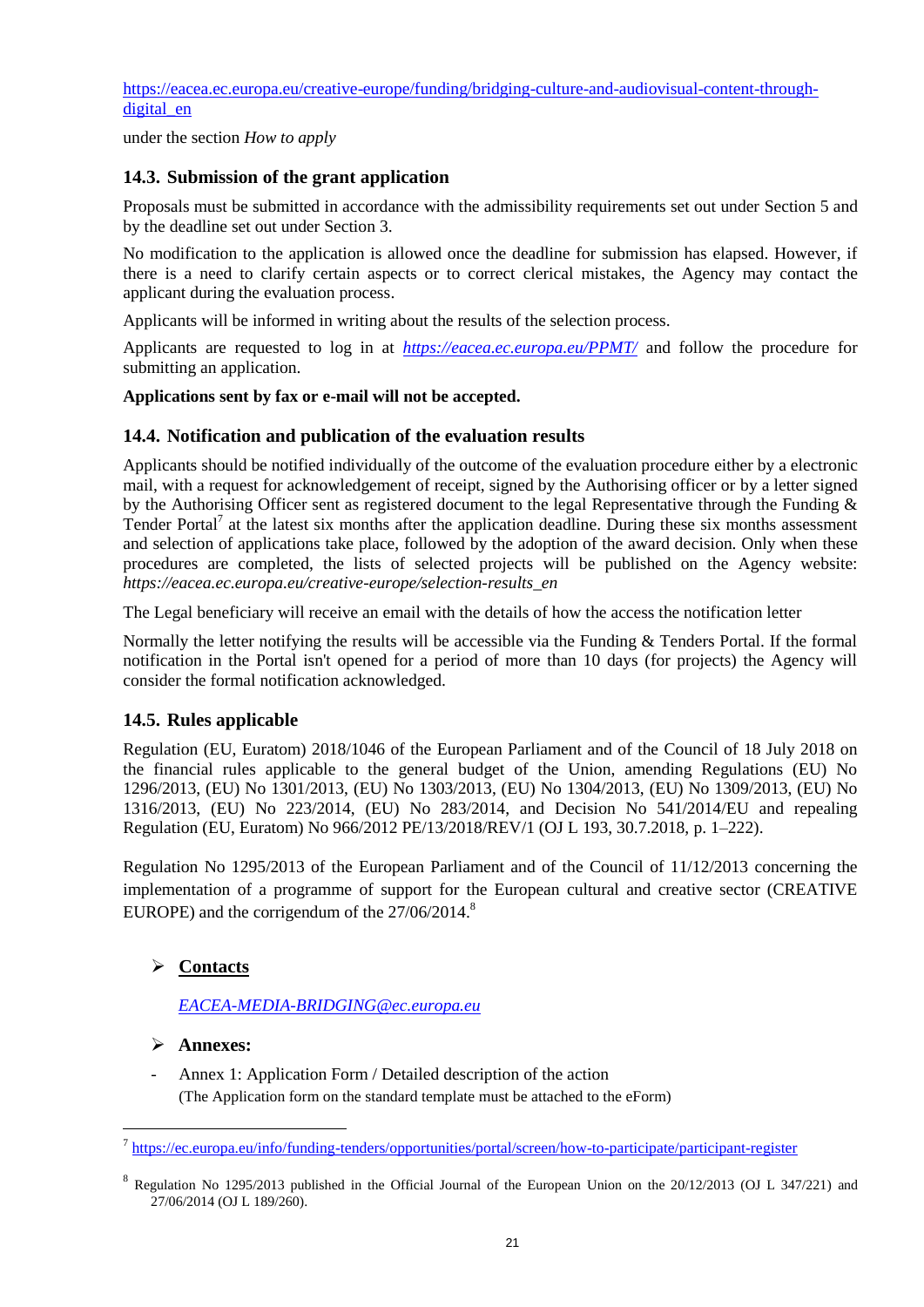- Annex 2: Declaration on the applicant's honour (The declaration on the applicant's honour must be attached to the eForm)
- Annex 3: Detailed budget and sources of financing (The Budget Form on the standard template must be attached to the eForm)
- Sample grant agreement
- Template of Terms of reference for the certificate on the financial statements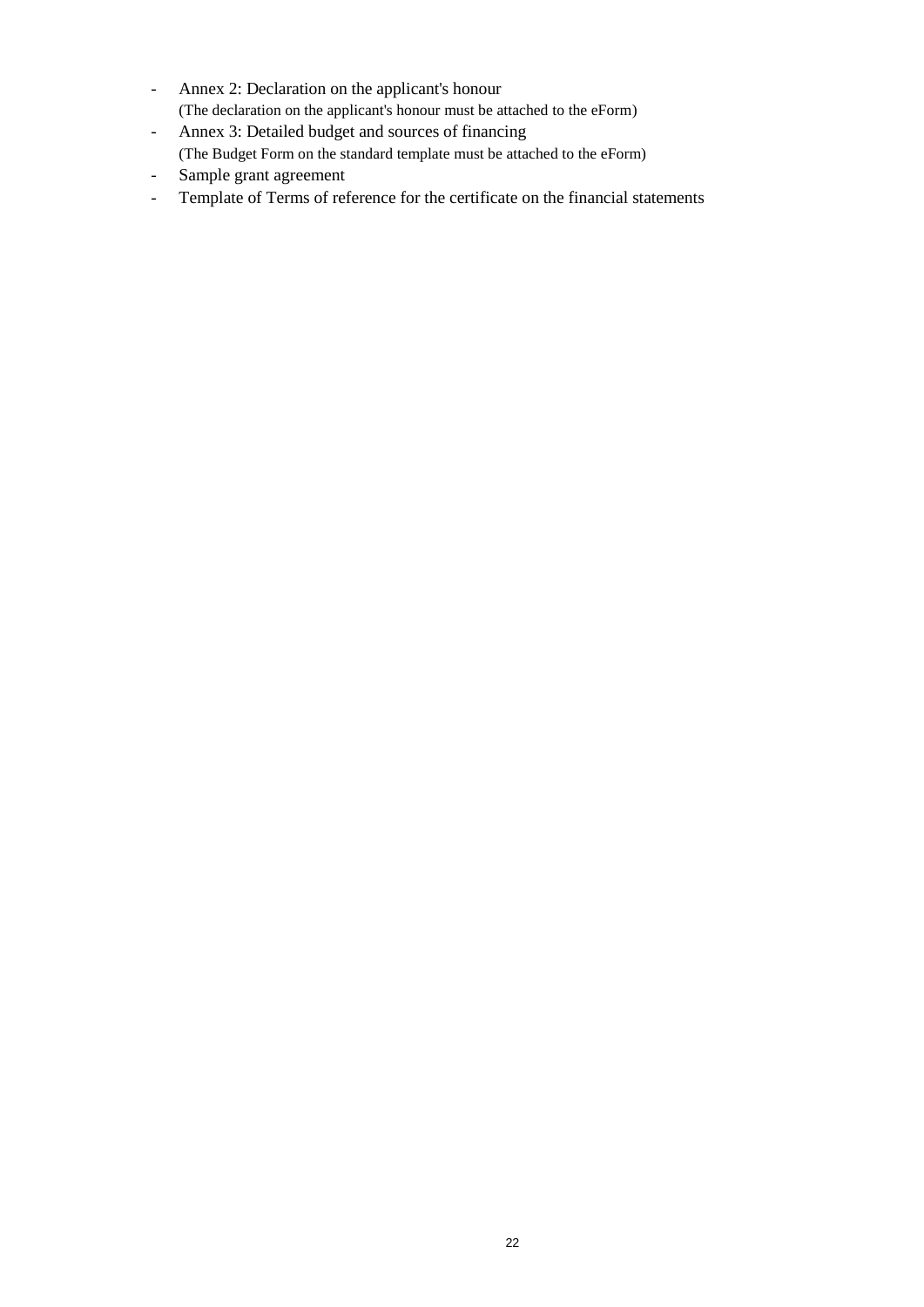# **Appendix Specific conditions for direct personnel costs**

## **1. Calculation**

The ways of calculating eligible direct personnel costs laid down in points (a) and (b) below are recommended and accepted as offering assurance as to the costs declared being actual.

The Agency may accept a different method of calculating personnel costs used by the beneficiary, if it considers that it offers an adequate level of assurance of the costs declared being actual.

#### **a) for persons working exclusively on the action:**

{*monthly rate for the person*

*multiplied by* 

*number of actual months worked on the action*}

The months declared for these persons may not be declared for any other EU or Euratom grant.

The **monthly rate** is calculated as follows:

{*annual personnel costs for the person* 

*divided by 12*}

using the personnel costs for each full financial year covered by the reporting period concerned.

If a financial year is not closed at the end of the reporting period, the beneficiaries must use the monthly rate of the last closed financial year available;

### **b) for persons working part time on the action**

(i) If the person is assigned to the action at a fixed pro-rata of their working time:

{*monthly rate for the person multiplied by pro-rata assigned to the action*

*multiplied by* 

*number of actual months worked on the action*}

The working time pro-rata declared for these persons may not be declared for any other EU or Euratom grant.

The monthly rate is calculated as above.

(ii) In other cases:

{*hourly rate for the person multiplied by number of actual hours worked on the action}*

*or* 

*{daily rate for the person multiplied by number of actual days worked on the action}*